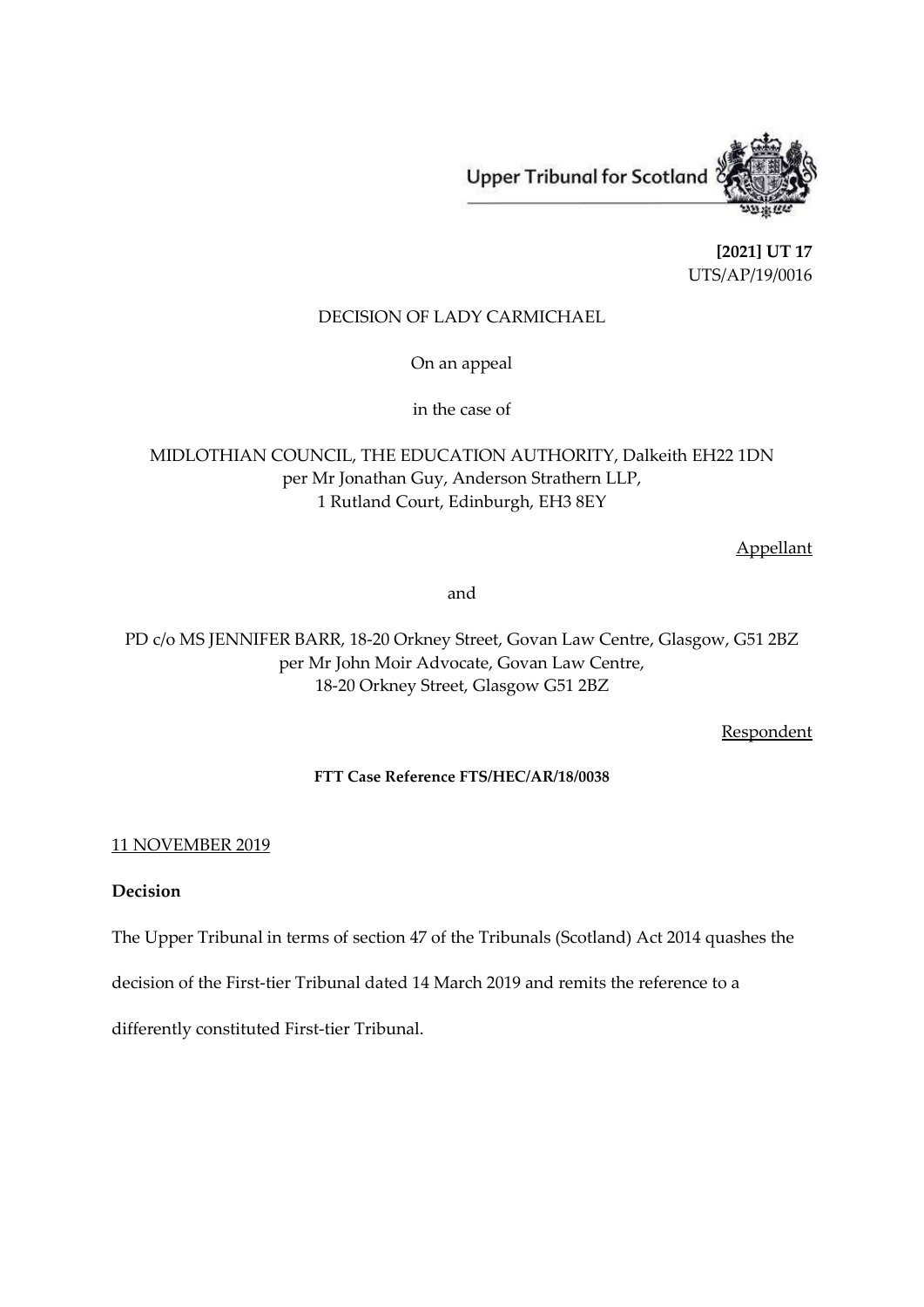**Introduction** 

[1] The respondent brought a reference under section 18 of the Education (Additional Support for Learning (Scotland) Act 2004 ("the 2004 Act") in respect of the appellant's refusal of a placing request regarding her son. She had requested that he be placed at School A.

[2] It was agreed in a Joint Minute of Admissions before the First-tier Tribunal ("FTT") that the child has additional support needs in terms of the 2004 Act as a result of the following factors: a mild learning disability; significant difficulties with perceptual reasoning, working memory and processing speed; dyslexia; sensory difficulties; noise sensitivity; impaired fine motor skills; self-harming behaviours including cutting; difficulties in managing peer interactions and regulating himself while with peers; very low selfconfidence and self-esteem, a poor understanding of risk, and difficulties with selfregulation and impulse control.

[3] In resisting the reference the appellant relied on paragraphs  $3(1)(b)$  and  $3(1)(g)$  of Schedule 2 to the 2004 Act. The FTT overturned the decision to refuse the placing request, and required the appellant to place the child at School A with immediate effect. The appellant's position was that the child should be educated at the Creative Learning Department of School B.

[4] On 15 August 2019, I granted permission for the appellant to appeal against the decision of the FTT.

#### **Relevant statutory provisions**

[5] The powers of the FTT in a reference of this type are provided in section 19(4A) of the 2004 Act: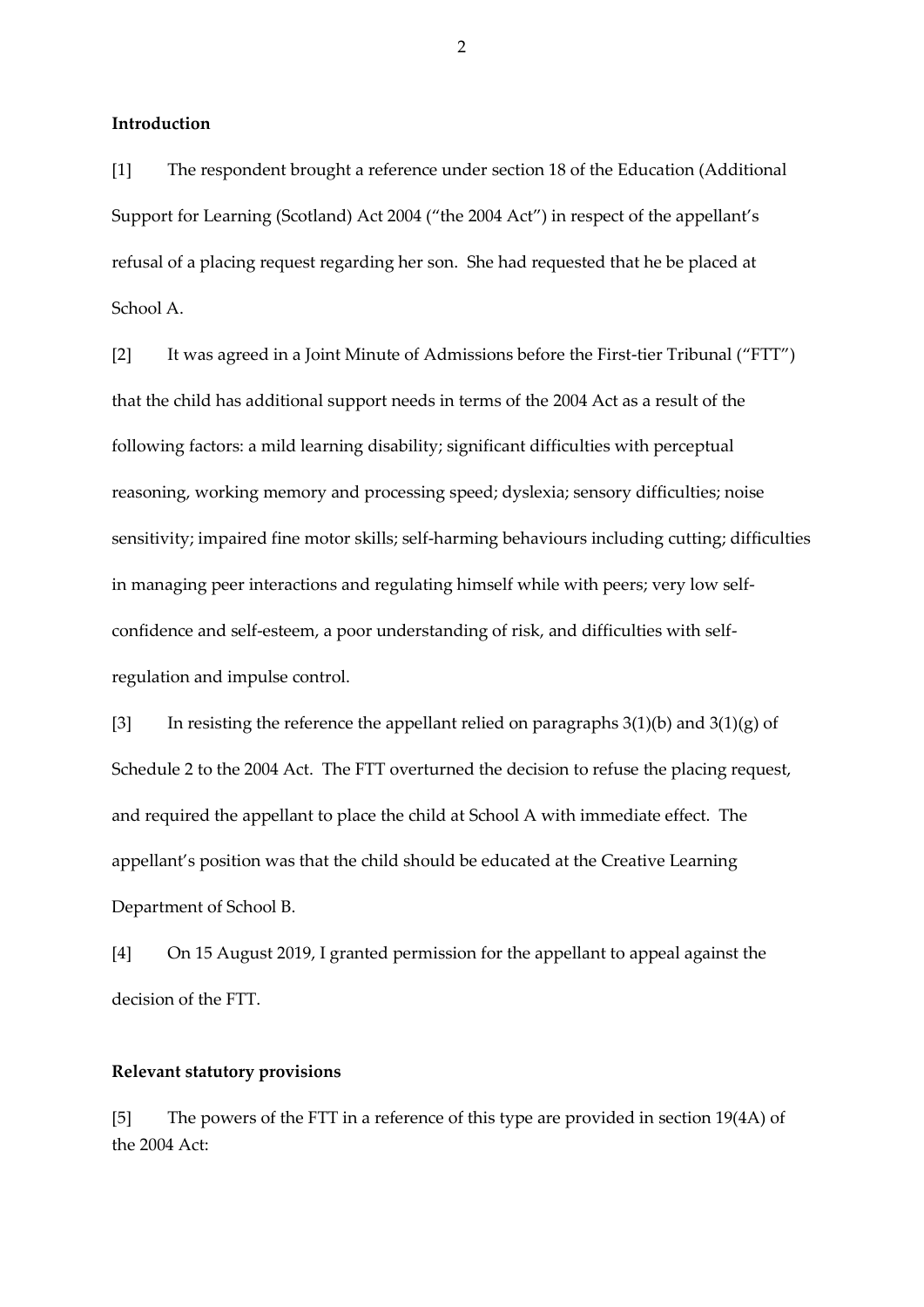"Where the reference relates to a decision referred to in subsection  $(3)(da)$  of that section the First-tier Tribunal may—

(a) confirm the decision if satisfied that—

(i) one or more grounds of refusal specified in paragraph 3(1) or (3) of schedule 2 exists or exist, and

(ii) in all the circumstances it is appropriate to do so,

(b) overturn the decision and require the education authority to  $-$ 

(i) place the child or young person in the school specified in the placing request to which the decision related by such time as the First-tier Tribunal may require,

and

(ii) make such amendments to any co-ordinated support plan prepared for the child or young person as the First-tier Tribunal considers appropriate by such time as the First-tier Tribunal may require."

[6] The first task for the FTT was, therefore, to consider whether it was satisfied that the

grounds mentioned in paragraph 3(1)(b) and/or paragraph 3(1)(g) existed. It is common

ground that the onus was on the appellant to establish the existence of one these grounds.

[7] Paragraph 2 of Schedule 2 to the 2004 Act places, broadly speaking, a requirement on

education authorities to comply with, or provide funding for, placing requests by the

parents of children with additional support needs. Paragraph 3 provides, so far as is

material:

…

" $(1)$  The duty imposed by sub-paragraph  $(1)$  or, as the case may be, sub-

paragraph (2) of paragraph 2 does not apply–

(b) if the education normally provided at the specified school is not suited to the age, ability or aptitude of the child,

(g) if, where the specified school is a special school, placing the child in the school would breach the requirement in section 15(1) of the 2000 Act."

[8] Section 15 of the Standards in Scotland's Schools etc Act 2000 ("the 2000 Act")

provides:

"(1) Where an education authority, in carrying out their duty to provide school education to a child of School Age, provide that education in a school, they shall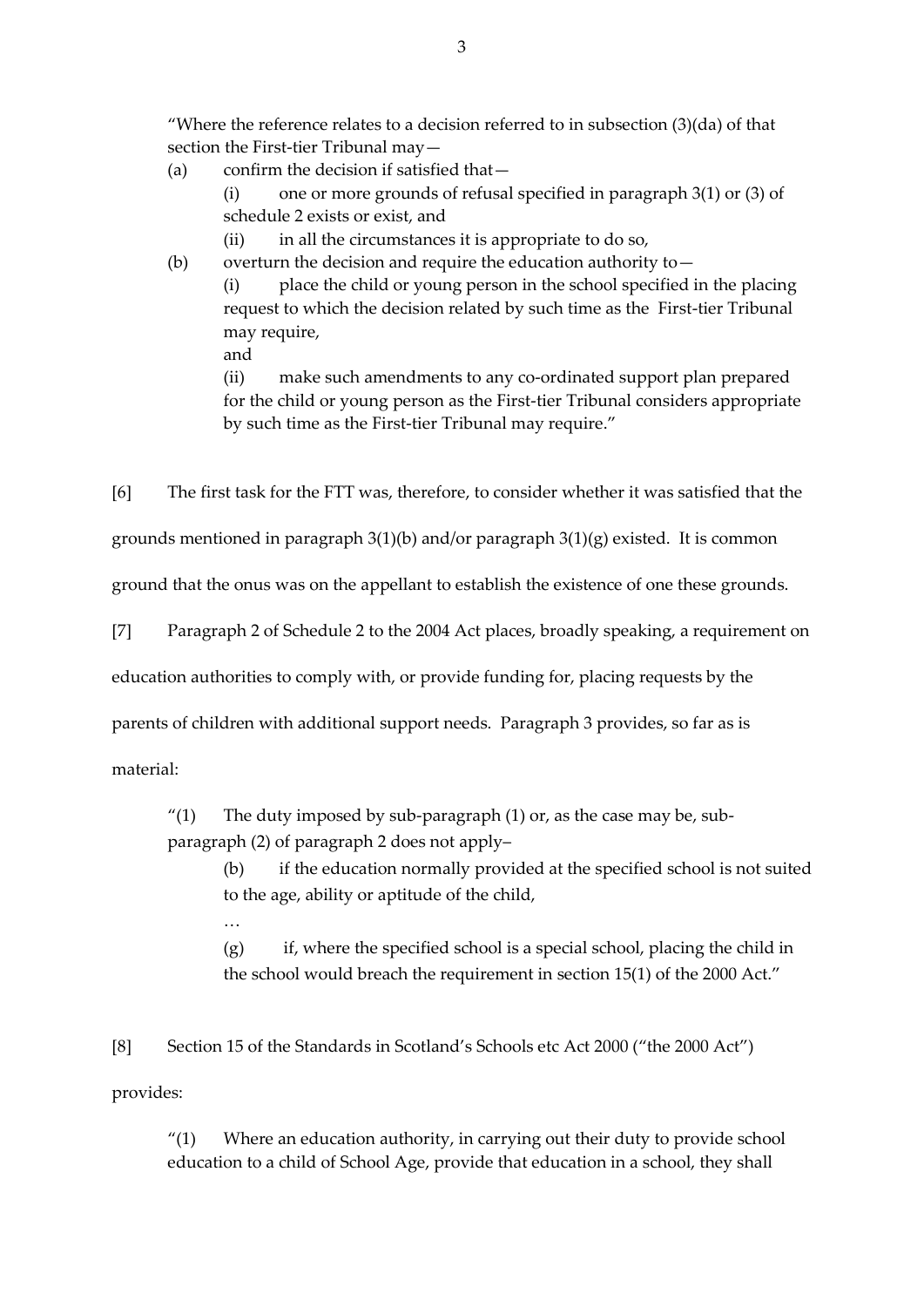unless one of the circumstances mentioned in subsection (3) below arises in relation to the child provide it in a school other than a special school.

…

(3) The circumstances are, that to provide education for the child in a school other than a special school–

(a) would not be suited to the ability or aptitude of the child;

(b) would be incompatible with the provision of efficient education for the children with whom the child would be educated; or

(c) would result in unreasonable public expenditure being incurred which would not ordinarily be incurred,

and it shall be presumed that those circumstances arise only exceptionally.

(4) If one of the circumstances mentioned in subsection (3) above arises, the authority may provide education for the child in question in a school other than a special school; but they shall not do so without taking into account the views of the child and of the child's parents in that regard."

[9] The effect of section 15 is to create a fairly strong presumption in favour of educating a child in a school other than a special school. It was common ground in the appeal to the Upper Tribunal that School A is a special School As defined in section 29(1) of the 2004 Act, and that neither School B nor the CLD within it is a special school. There is no statutory definition of "mainstream", and parties proceeded on the basis that the expression was used to describe a school which was not a special school.

[10] The FTT required to consider whether it was satisfied that the education normally provided at the specified school, School A, was not suited to the age, ability or aptitude of the child (paragraph 3(1)(b)).

[11] The FTT required to consider also whether it was satisfied that the education in a school other than a special school, namely School B, was suited to the child's ability and aptitude and was not incompatible with the provision of efficient education for the children with whom he was educated (paragraph  $3(1)(g)$ ). It required to do so bearing mind the presumption that the circumstances that education in a school other than a special school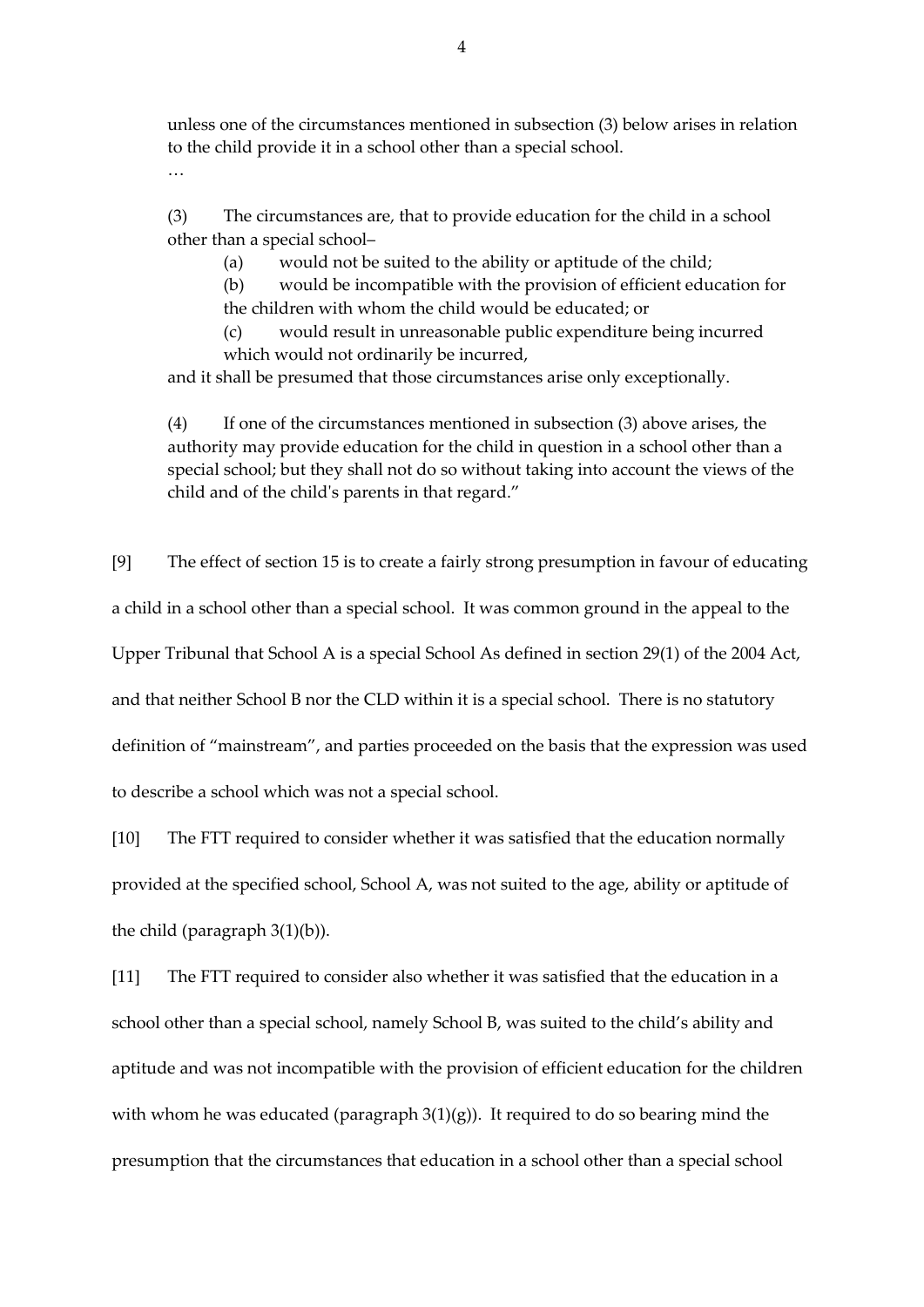would be unsuited to a child's ability and aptitude, and that it would be incompatible with the provision of efficient education for the children with whom he would be educated, arise only exceptionally. There was no contention that educating the child in a school other than a special school would result in unreasonable public expenditure.

[12] Appeal to the Upper Tribunal against the decision of the FTT is on point of law only: Tribunals (Scotland) Act 2014, section 46(2)(b).

#### **Summary of submissions**

#### *Appellant*

- [13] The grounds of appeal advanced were these.
	- (a) The tribunal reached a decision that was so extravagant that no reasonable tribunal properly directing itself on the law could have arrived at and in so doing failed to provide proper and adequate reasons for its decision.
	- (b) The tribunal misdirected itself in law.
	- (c) The tribunal entertained the wrong issue and took into account manifestly irrelevant considerations and made findings for which there was no evidence.
	- (d) The tribunal's findings were inconsistent with the evidence.

[14] Mr Guy referred to a number of authorities relating to what constitutes an error of law, and in particular: *CF* v *MF* [2017] CSIH 44, Lord Drummond Young, paragraph 9. Rule 48 of the First-tier Tribunal for Scotland Health and Education Chamber Rules of Procedure 2018, (SSI 2017/366) required the FTT to provide a full statement of the facts found by it and the reasons for its decision. A failure to provide adequate reasons was an error of law: *R (Iran)* v *Secretary of State for the Home Department* [2005] EWCA Civ 982, paragraphs 9-10; *Nixon (permission to appeal: grounds)* [2014] UKUT 00368, paragraph 10.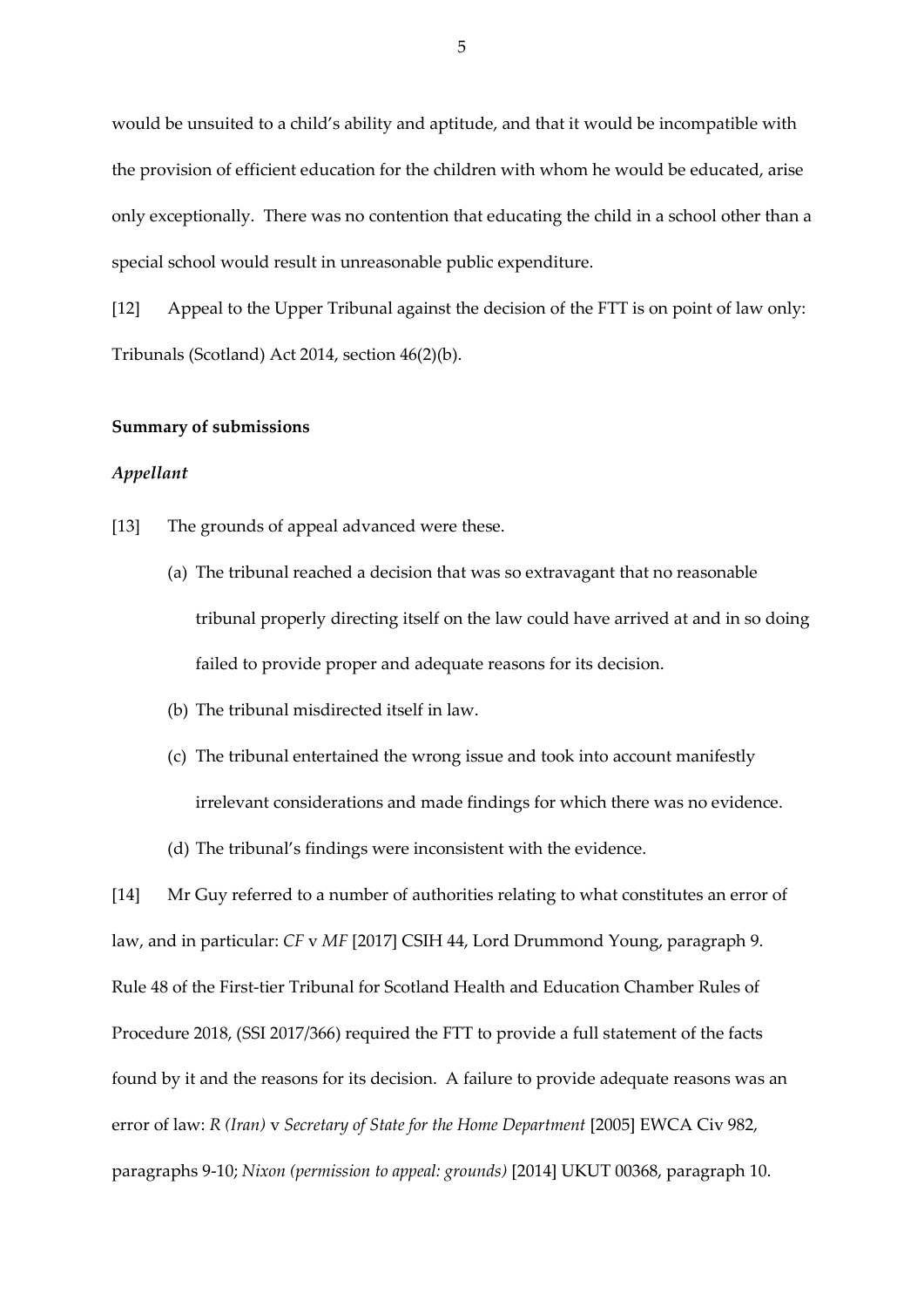[15] A decision must leave the informed reader in no real and substantial doubt as to what the reasons for it were and what were the material considerations which were taken into account in reaching it: *Wordie Property Co Ltd* v *Secretary of State for Scotland* 1984 SLT 345, at pages 347-348. A statement of reasons must identify what the decision maker decided to be the material considerations; must clearly and concisely set out his evaluation of them; and must set out the essence of the reasoning that has led him to his decision: *Ritchie* v *Aberdeen City Council* 2011 SC 579, Lord President (Gill) at paragraph 12; *JC* v *Midlothian Council* [2012] CSIH 77, Lord Menzies, paragraph 30, citing *Uprichard* v *Scottish Ministers* 2012 SC 172, Lord President (Gill) at paragraph 26. It was necessary to read the reasons as a whole: *City of Edinburgh Council* v *MDN* 2011 SC 513, paragraph 28.

[16] At the heart of the appellant's grounds of appeal were the propositions that the FTT misdirected itself by failing to address the legal tests set out in paragraph 3(1)(b) and (g) of the 2004 Act, and that it had failed to give adequate reasons for rejecting the evidence of witnesses led by the appellant. The four grounds of appeal largely reflect differing articulations of those two propositions. In advancing them Mr Guy drew attention to a number of passages in the decision of the FTT. In considering paragraph 3(1)(b), and whether the education normally provided at School A was not suited to the age, ability or aptitude of the child, the FTT did not address that question directly, but rather embarked on a comparison between School A and School B. That comparison was irrelevant to its task. [17] The FTT had erred in a similar way so far as paragraph  $3(1)(g)$  was concerned. The passages dealing with the questions of whether School B would not be suited to the child's ability or aptitude, and whether the provision of education to him there would be incompatible with the provision of efficient education for the children with whom he would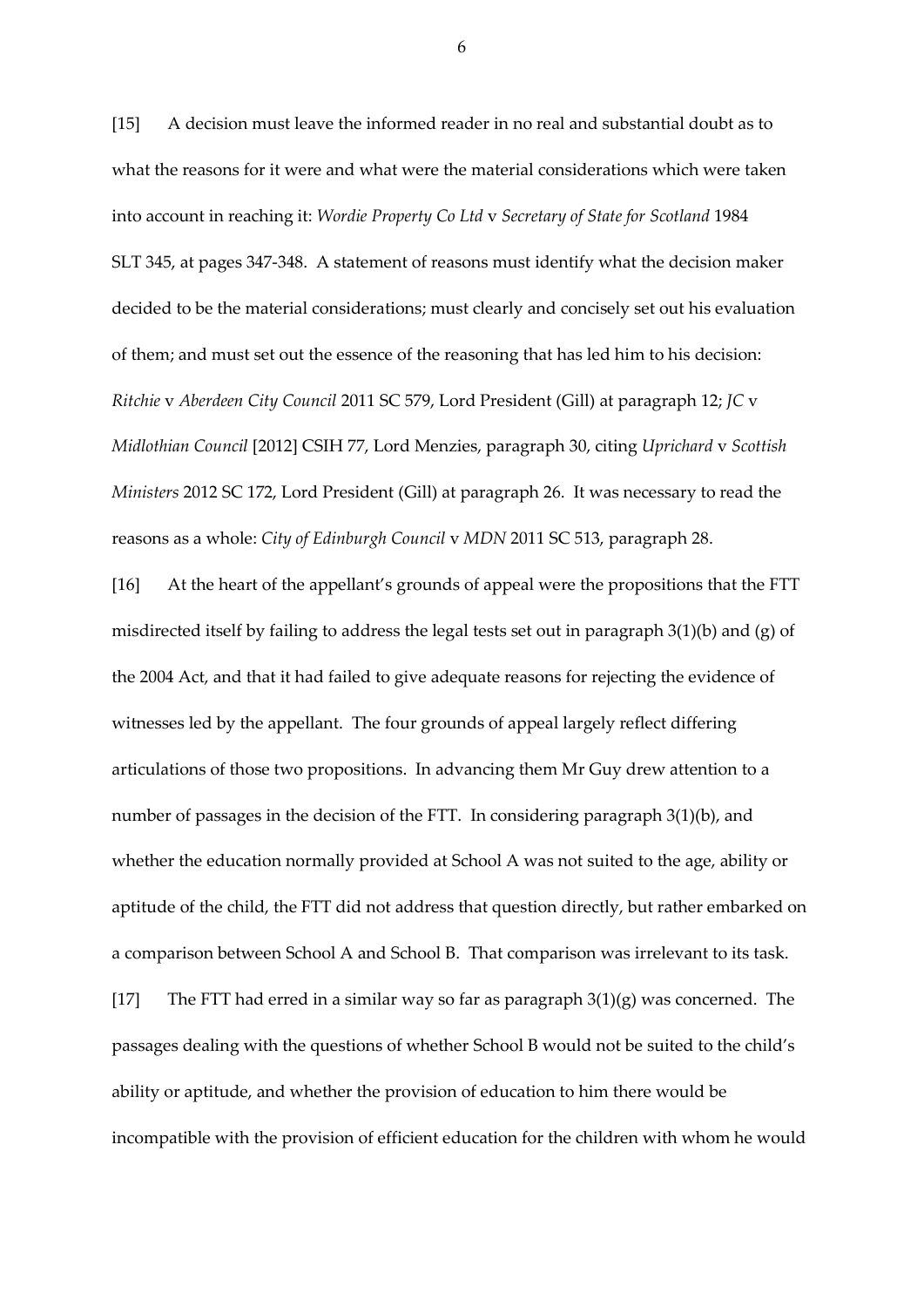be educated, contained irrelevant material about the provision at School A, and again involved a comparison of the education available at the two establishments.

[18] The FTT had failed to give adequate reasons for rejecting the evidence of the appellant's witnesses. The reasons, such as they were, given by the tribunal fell to be contrasted with those given by the FTT in *JC* for rejecting the evidence of a witness. Those were narrated at length and considered by the Inner House: *JC*, paragraph 26. The FTT had failed to engage at all with the evidence as to the nature of the education which the appellant proposed to provide to the child at School B.

[19] The FTT had left out of account, without explanation, or adequate explanation, evidence given by the appellant's witnesses.

## *Respondent*

[20] Mr Moir recognised that the decision of the FTT was deficient in certain respects. Some of what purported to be findings in fact were not findings in fact. Comparisons of the two facilities were not relevant to the FTT's task, and parts of the decision which appeared to be intended to deal with particular statutory provisions contained information and consideration irrelevant to those statutory provisions. There was, as a result, some potential for confusion as to whether the statutory tests had been applied correctly. Despite these infelicities, however, the FTT had not made any material error of law. Mr Moir submitted that the FTT had correctly identified the fundamental issue in the case as being whether the child could be educated in mainstream – that is, in a school other than a special school. The CYPMAP, on which the FTT had been entitled to rely, included statements such as:

"Mainstream school has proved ineffective for the child and he has not attended mainstream school since approximately November 2014.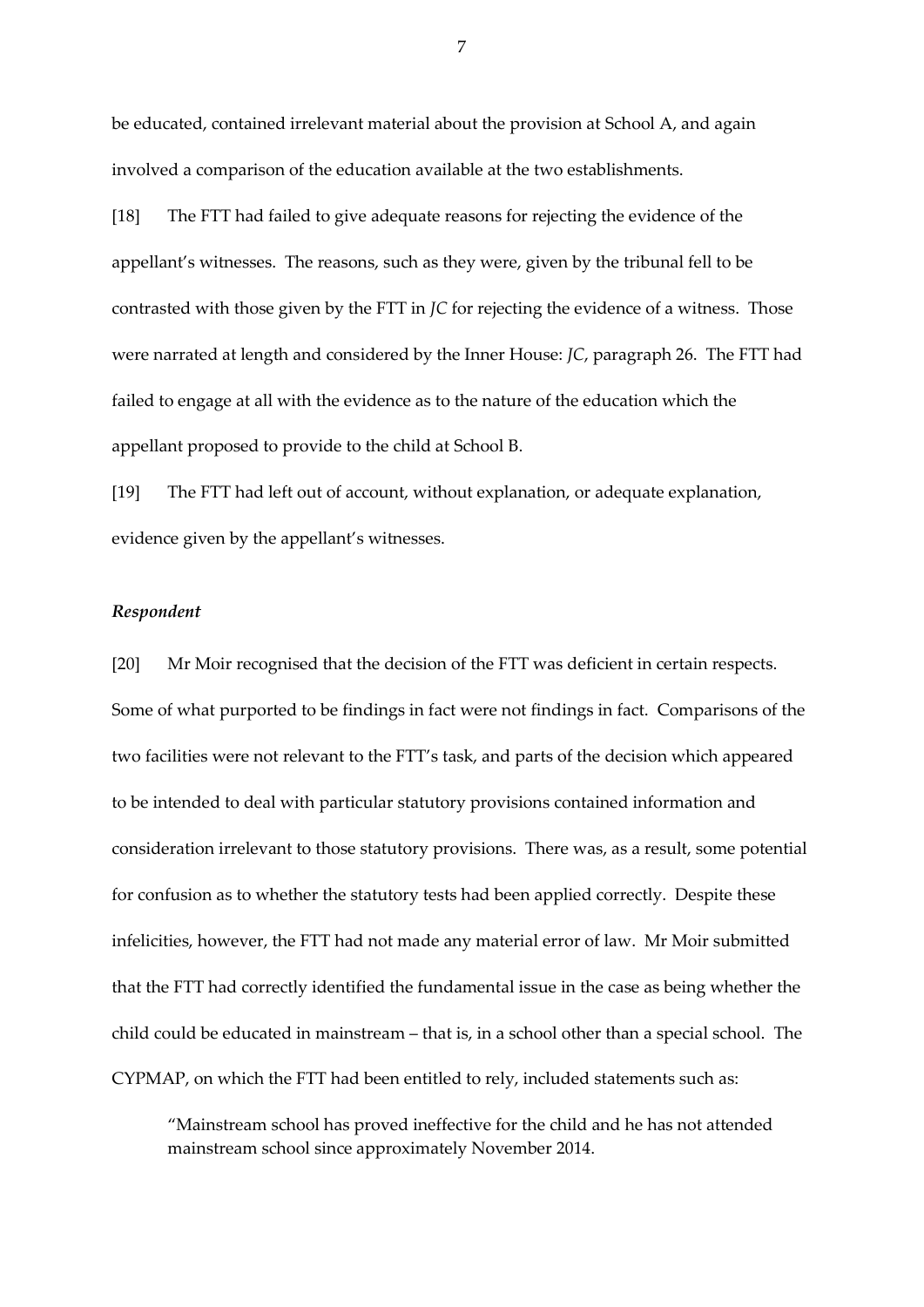The child is likely to require a bespoke educational package built around a specialist provision placement as he will be unable to return to mainstream at present."

"As the child has been out of a formal learning environment for so long, he will need a lot of support to develop his skills and build back up to full time education. It is not likely that he would be able to cope with a mainstream high school environment at present given his schooling history and barriers to learning."

The FTT had also recorded and relied on the evidence of Ms Joanne Findlay, the head teacher of the child's primary school, to the effect that he could not presently manage within mainstream.

[21] The FTT was entitled to take this evidence as a basis for concluding that the provision of education to the child of education in a school other than a special school would not be suited to his ability or aptitude.

[22] The FTT was entitled to reject the evidence of the witnesses led by the appellant, particularly where their evidence could be regarded as usurping the function of the tribunal: *Kennedy* v *Cordia (Services) LLP* 2016 SC (UKSC) 59, at paragraph 49. The FTT was an expert tribunal. Its findings were entitled to respect, and should not be interfered with lightly: *City of Edinburgh Council* v *K* 2009 SC 625, paragraph 16. Mr Moir did not take issue with the propositions derived by the appellants from the authorities referred to by them and summarised above.

[23] Further, the FTT had gone on to consider whether it was in all the circumstances appropriate to confirm the appellant's decision, and had decided that it was not. I understood Mr Moir to be submitting that even if there were any error of law in relation to whether one of the specified grounds of refusal had been established, that was not a material error. That was because the FTT had considered all the circumstances and decided that it should not confirm the decision. Although the comparison of the two facilities and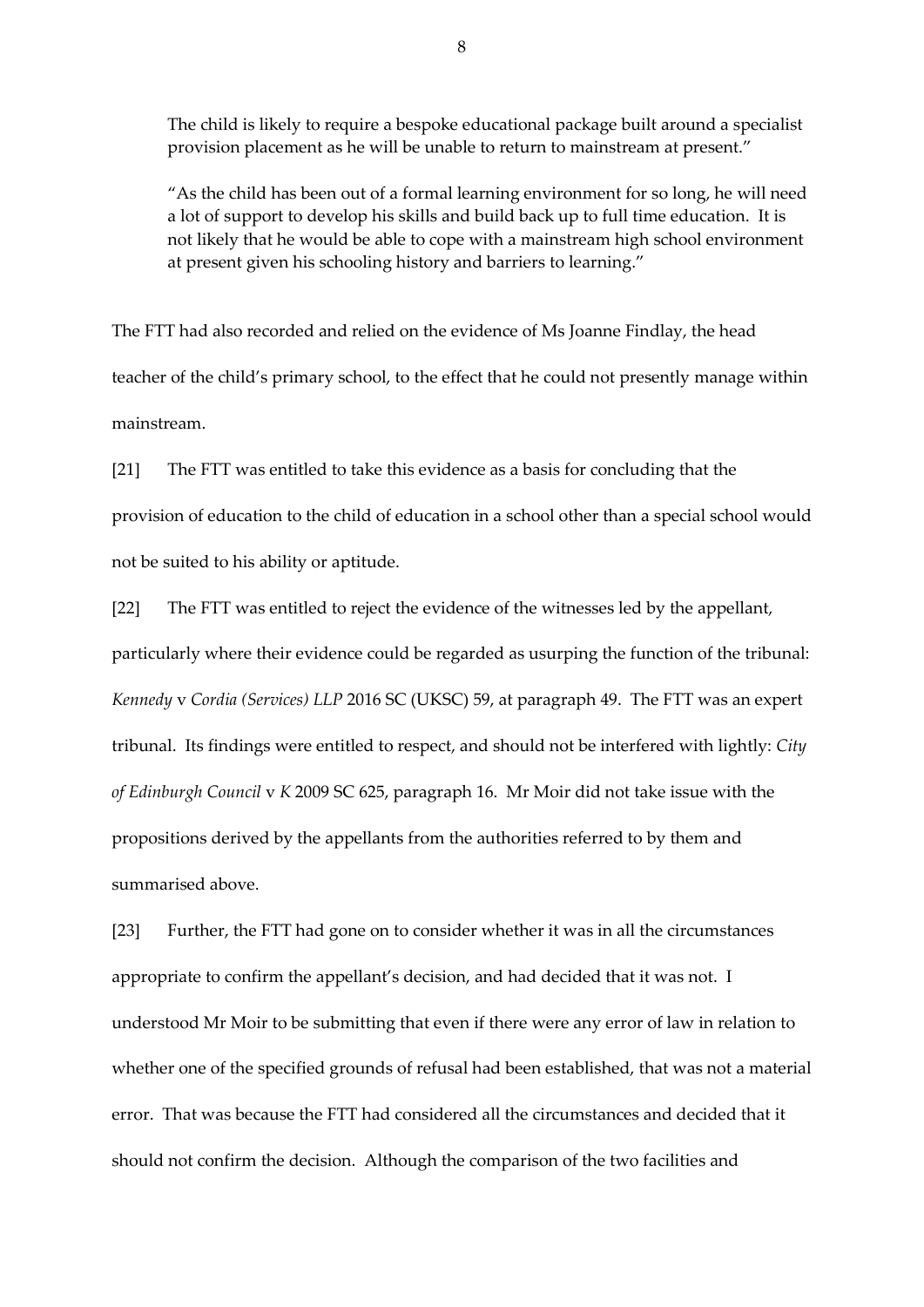consideration of the better environment in which to reintegrate the child into education was irrelevant in relation to the specified grounds, it was relevant to the question whether it was in all the circumstances appropriate to confirm the appellant's decision.

## **Decision**

[24] For the reasons set out below, I have decided to allow the appeal and remit the appeal to a differently constituted FTT. Although the appellants initially, in their written submission, asked me to remake the decision of the FTT and confirm the decision of the appellants, Mr Guy acknowledged that the appropriate disposal would be to set the decision aside and remit the matter to a differently constituted FTT.

[25] So far as the adequacy of reasons given by the FTT is concerned, I accepted the submissions recorded at paragraph 15 as reflecting the approach I ought to take.

# *Paragraph 3(1)(b) – Whether the education normally provided at School A was not suited to the age, ability or aptitude of the child*

[26] In considering paragraph 3(1)(b), and whether the education normally provided at School A was not suited to the age, ability or aptitude of the child, the FTT did not address that question directly, but rather embarked on a comparison between School A and School B which was not relevant to the question focused by the terms of that provision. This is demonstrated by passages of reasoning such as the following:

"The child's parents are seeking the opportunity to reintroduce the child to education in a more structured setting than the mainstream setting of School B. … School B cannot meet the personal care needs of the child.

"School A is a smaller, more supportive, less stimulating specialist provision for the child. This is a significantly important time for the child and the Tribunal unanimously concluded that the best possible chance of success for child to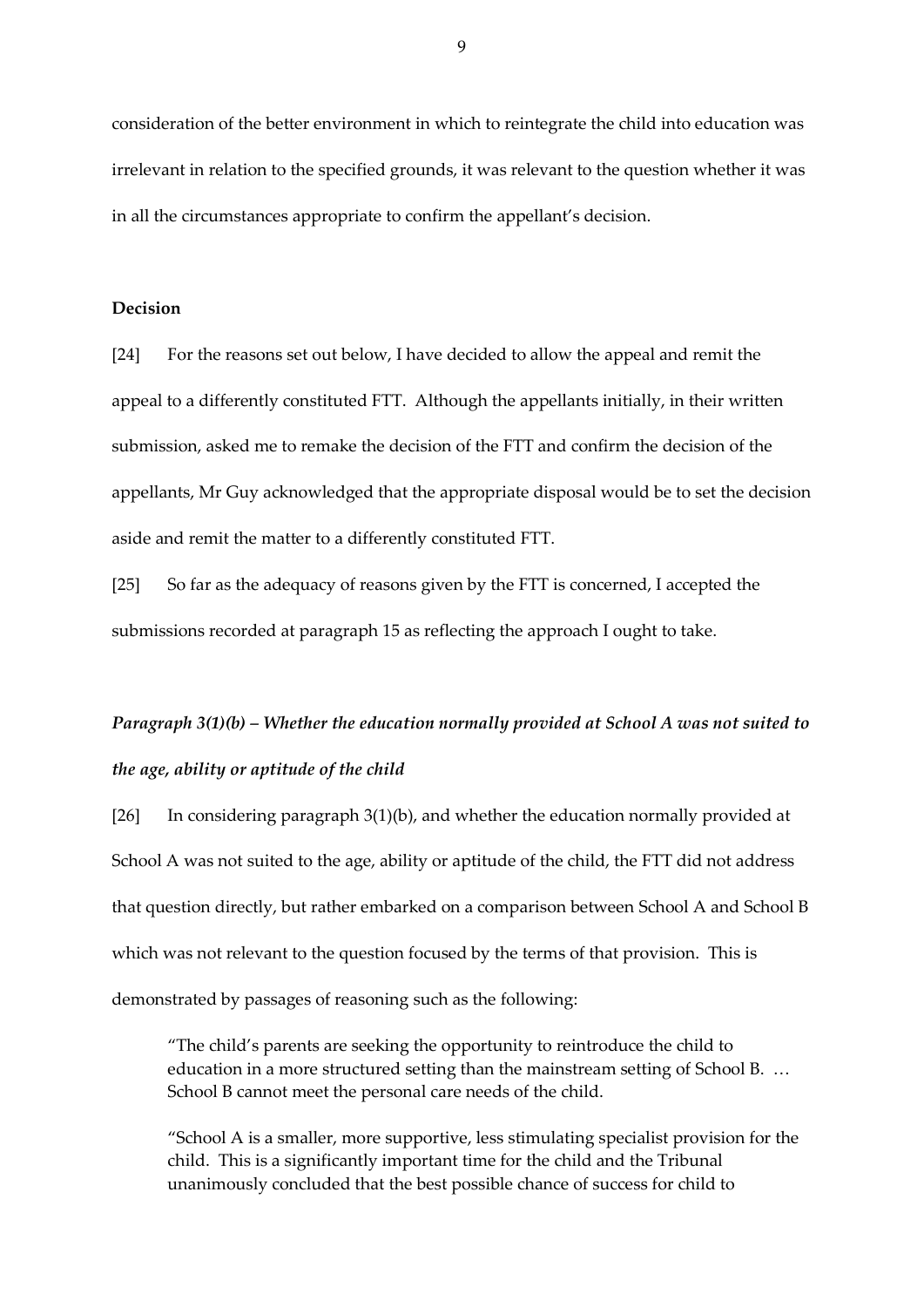reintegrate back into education would be in the setting of School A. The child will receive the necessary support he needs at School A as they are well skilled to address the child's complex needs within a special school setting. The mainstream of School B is completely inappropriate for the child at this time."

[27] The repeated references in this section of the decision to the provision of education at School B produce the impression that the FTT did not focus, as it required to, on the suitability of the education at School A for the child's age, ability and aptitude. The FTT ought to have been considering the education normally provided at School A, and whether it was satisfied that it was not suited to the child's age, ability or aptitude. In that consideration the education provided at School B was irrelevant. Which facility would be the better setting for the child's integration into education was irrelevant. In taking that matter into account the FTT erred in law.

[28] The section of the decision dealing with paragraph 3(1)(b) contains remarkably little information about the education actually provided at School A and its suitability for the child's age, ability and aptitude. There is some consideration of the level of the Curriculum for Excellence at which pupils there work, and of the level at which the child worked when he was last in education. What is missing, however, is any more significant discussion here of the education normally provided at School A. It is not a deficiency remedied by any of the findings in fact.

[29] I have concluded also that the FTT failed to give adequate reasons for rejecting the evidence led by the appellant regarding the unsuitability of the education provided at School A to the child's age, ability and aptitude. The appellant led evidence from Mr Stephen Buggy, the head teacher at School A. The FTT did note that Mr Buggy had not met the child. Apart from that, the reasons for rejecting his evidence, and indeed the evidence of all the witnesses led by the appellants, are in the following terms. The passages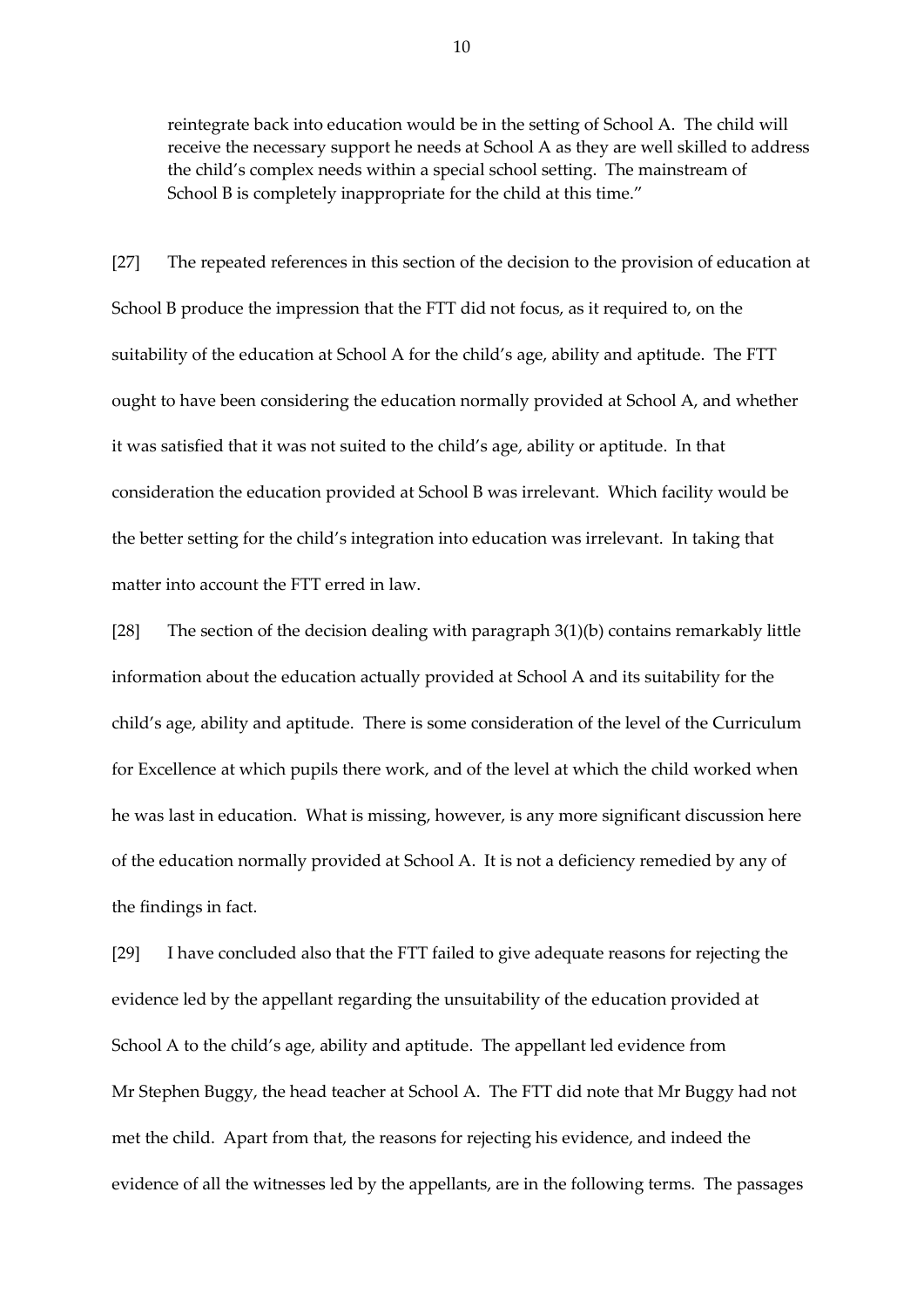appear at pages 12 and 14 of the decision, which are not in the section of the decision which

bears to relate to paragraph 3(1)(b):

"The Tribunal prefers the evidence of the child's father in respect of where best to reintegrate the child back into school education at this stage. The Tribunal was in no doubt that the child's father was a credible and reliable witness who knew his son better than anyone. The child's parents also know School B and School A well. They have visited both schools. They have children currently attending both schools. The Tribunal, whilst appreciating and understanding some of the concerns raised by the Authority's witnesses found the evidence of the child's father highly compelling."

…

"Whilst the Tribunal noted the reservations the Authority's witnesses expressed in their evidence about School A, the Tribunal formed the view that School A is the safest more supportive and appropriate specialist placement for the child and provide him with the gateway for his critical transition of returning to education. Fundamentally the child should not be placed in a mainstream setting at this stage. School B is an inappropriate placement for the child.

We respect the professional opinions of the witnesses but the priority right now for the child is to get him back into education as quickly as possible. The child should be allowed to attend School A and get the support of the professionals therein. We fully accept the evidence of Mr Buggy that he, and the rest of the school, would do everything to support the child and make the placement work."

[30] I observe, first, that the FTT's preference of the child's father's evidence is couched in terms of its relevance to the question of "where best to reintegrate the child into school education at this stage". That was not one of the questions that the FTT required to ask itself in the first instance, and is irrelevant to the consideration of the specified grounds of refusal. The reasoning says nothing about what the child's father may have been able to contribute regarding the nature of the education provided at either school, its suitability to the child's ability or aptitude, or the compatibility of providing education to him at School B with the efficient provision of education to other pupils there. I have considered findings in fact 56 and 57, which are, so far as material in the following terms: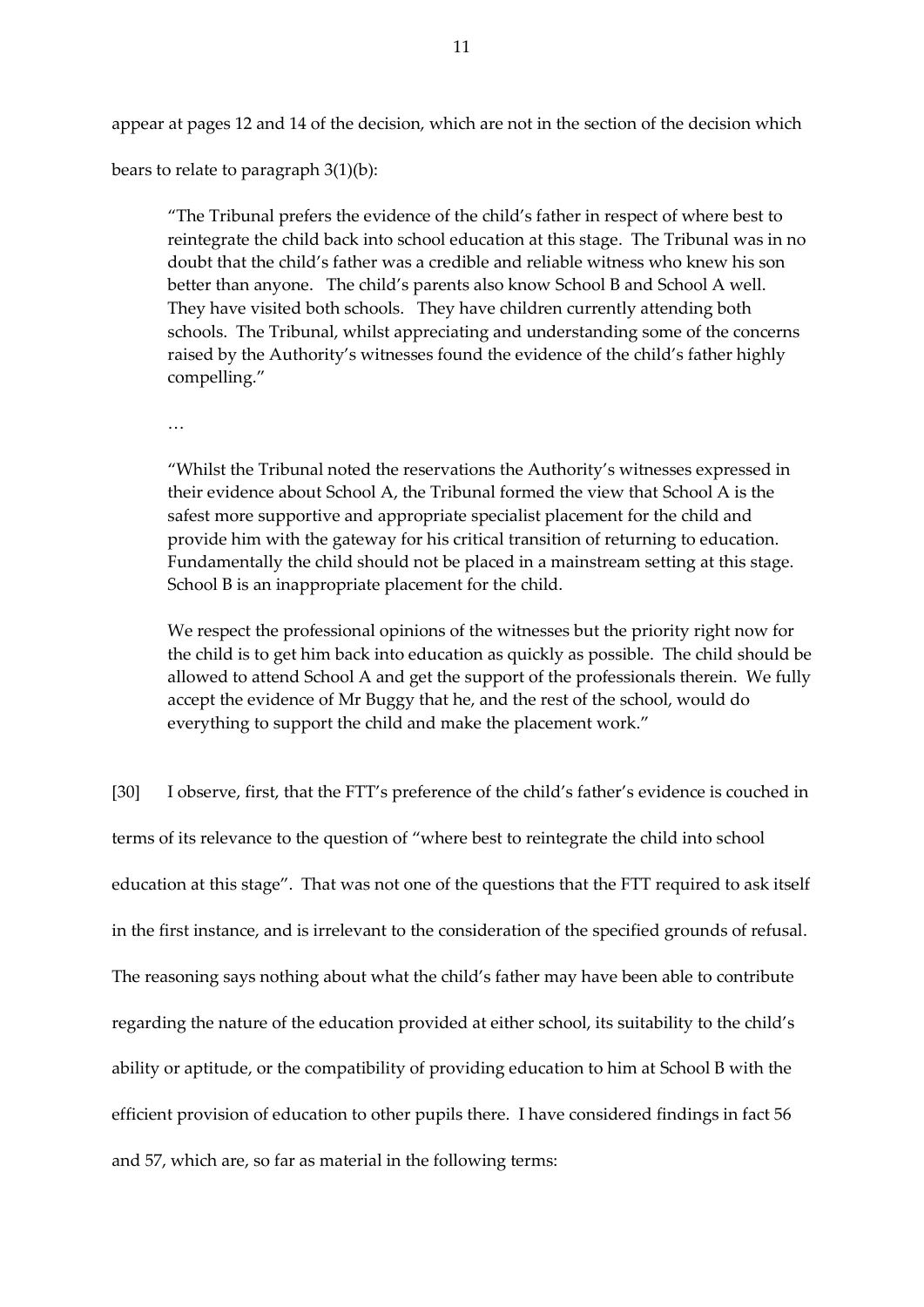"56. The child's sister, attends School A. The child's parents are very familiar with School A and the provision which is available. The child's brother, attends School B. The child's parents, knowing both schools well and having regard to the needs of the child, have concluded that School A would be the safer and more appropriate environment for the child's current behaviour to be best managed and for his academic level to be assessed at this moment in time.

"57. If the child were to attend at School B the child's parents believe this would be detrimental to the hard work that has been put in with the child's older brother. …"

Finding in fact 56 again says little about the nature of the education provided at School A, and narrates that the child's parents had reached a conclusion as to the "safer and more appropriate" environment. Insofar as finding in fact 57 relates to the provision of education to other pupils at School B, it relates to only one, the child's brother. It is not couched as a finding in fact as to the FTT's own conclusion in relation to the matter, but merely as a finding that the child's parents hold a belief to a particular effect.

[31] None of this provides adequate reasons for the rejection of Mr Buggy's evidence as to the nature of the education normally provided at School A and whether it was suited to the child's age, ability and aptitude. None of it indicates that the child's father gave evidence in anything other than the most general terms as to the education normally provided at School A, or that he gave evidence as to the suitability of that education for the child, as opposed to his view that it was a safer and more appropriate environment. Some of Mr Buggy's evidence was in the form of a written statement. It included the following.

"4. The profile of the pupils at School A typically falls into three categories. The first group of pupils (comprising around 15% of the pupils at the school) have complex physical and health needs. The pupils within this group tend to have comorbid conditions, as well as a learning disability. These pupils are likely to be nonverbal and require 24-hour care for all personal care routines (eg washing, dressing, toileting etc).

5. The second group of pupils (comprising around 10% of the pupils at the school) have complex physical needs. These pupils may have conditions such as cerebral palsy, down's syndrome etc. Although the pupils in this group may not have a learning disability, they are likely to have a number of learning difficulties.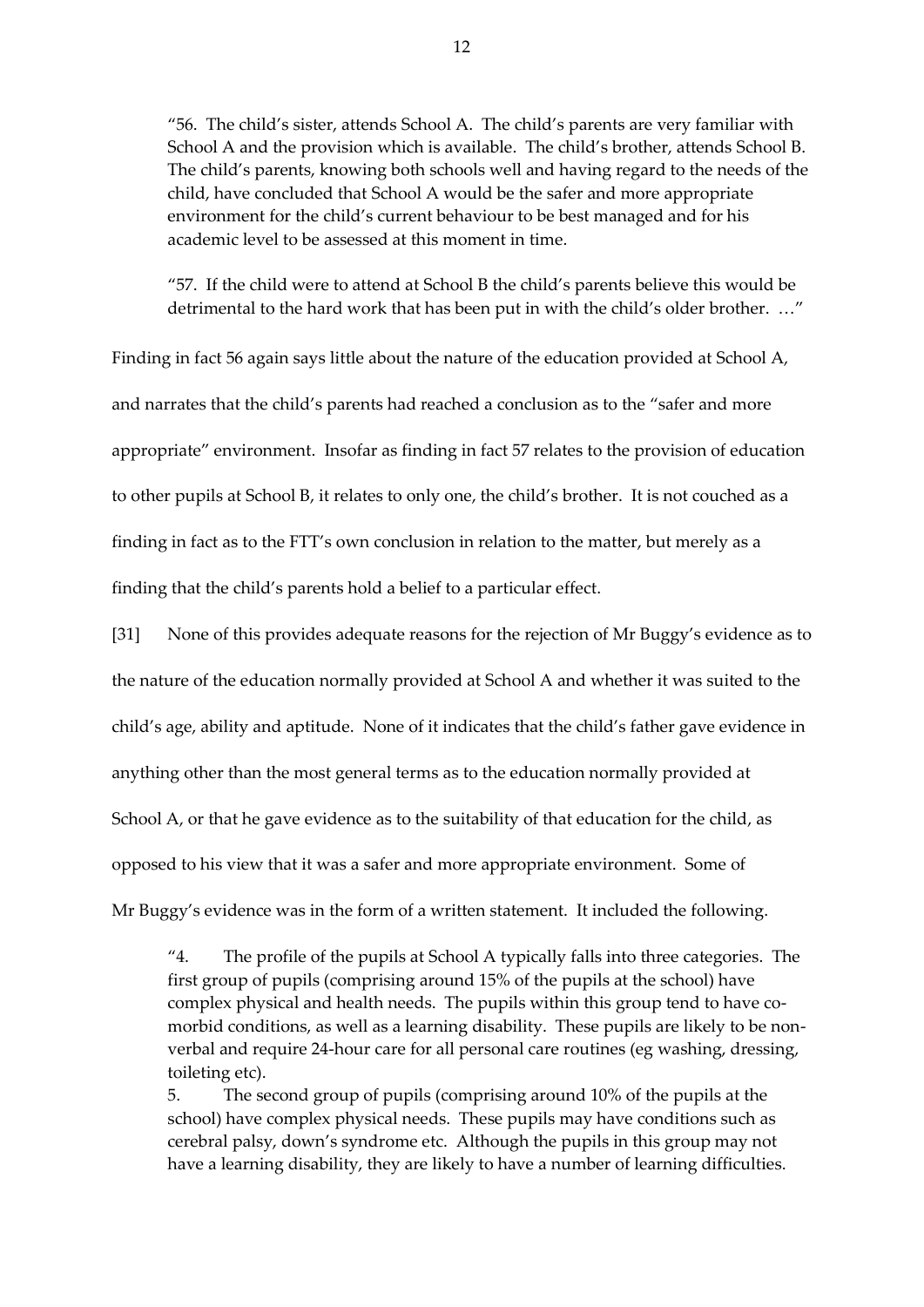6. The third group of pupils (comprising around 75% of the pupils at the school) have complex learning needs. They are likely to have autism and a learning disability and often have co-morbid conditions. These pupils are likely to be nonverbal and will require significant levels of support in transition, self-help skills and personal care.

7. The majority of pupils at School A (around 80%) will work with Early Level of the Curriculum for Excellence for the duration of their school career, with our senior phase pupils operating at either National 1 or National 2 SQA levels. There will be pupils who receive 1:1 support from staff. These pupils will be assessed with either complex physical health needs or a complex learning disability.

8. The main focus for the pupils at School A is on developing the skills to be able to accept support from adults, to better understand the world and environment they live within and to live as an adult within their local community. None of our pupils will leave school fully independent and engage in employment. All will have an adult package that involves specific support to access daily living skills, specialist adult centres involving providers or specialist adult support.

10. Based on the child's additional support needs … the support the child requires would differ from pupils at School A because all pupils within School A would appear to function and work at significantly lower developmental levels. All of the child's work would need to be prepared individually and he is unlikely to have a peer/social group to work alongside or socialise with. …

…

11. I do not therefore consider that School A is suitable for a pupil such as the child …"

[32] The FTT was, it is clear, presented with fairly detailed evidence from the head teacher at School A about the education normally provided there, and his opinion that it was not suitable for the child. The FTT required to explain why it rejected the evidence about the education normally provided there, and why, against the background of the agreed evidence as to the nature of the child's additional support needs, it rejected the opinion of the head teacher about its suitability for the child. It did not do so. According to finding in fact 29, "There are two pupils currently attending School A with profiles similar to the child." This finding might provide a basis for thinking that the FTT had given some consideration to the suitability of the education provided at School A for the child's age, ability and aptitude. It does not, however, address the question as to the education normally provided at that school, or provide any explanation of substance as to what the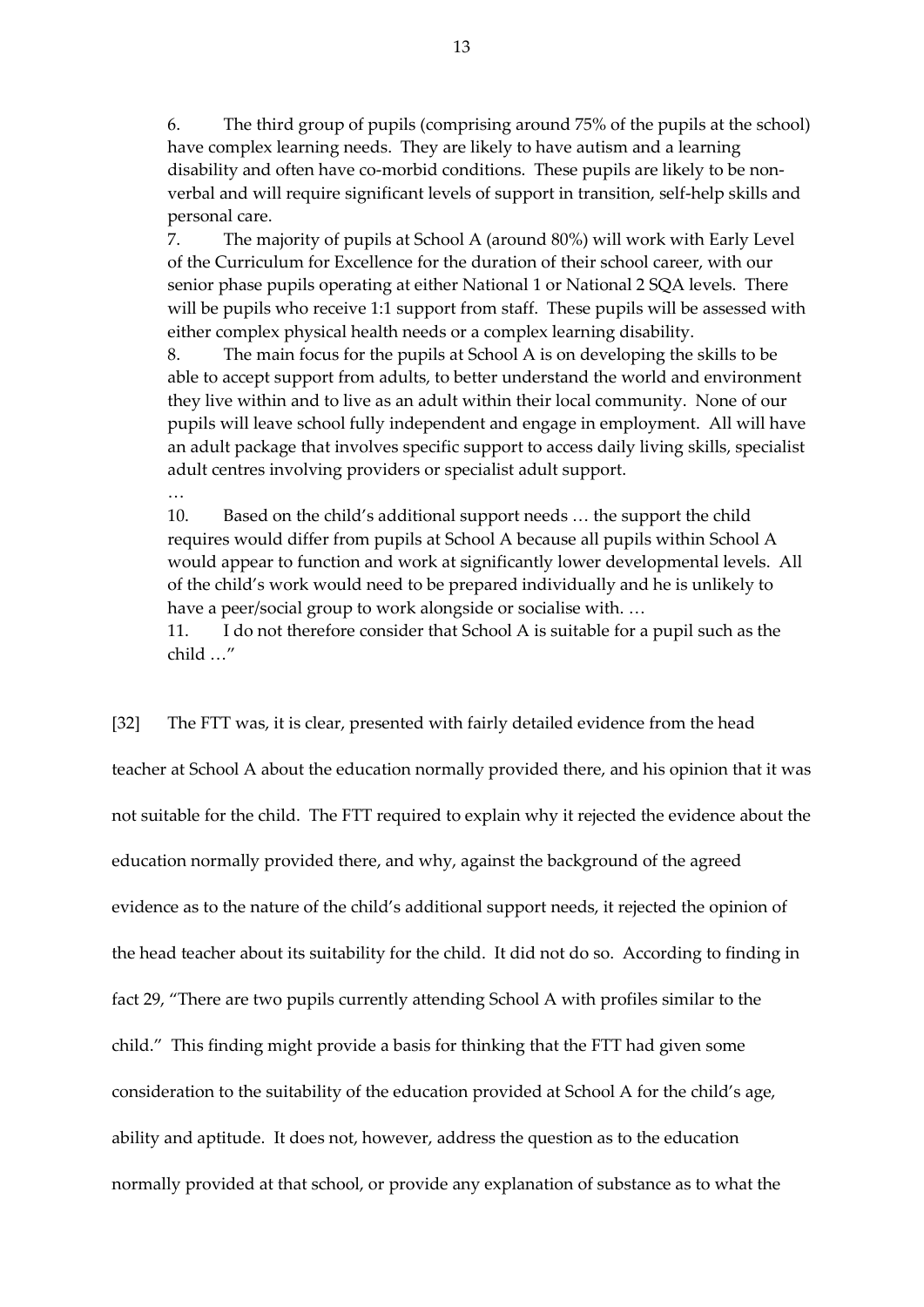FTT made of Mr Buggy's evidence. The FTT has not given adequate reasons for its conclusions regarding this particular ground of refusal.

*Paragraph 3(1)(g) – provision of education at School B not suited to the ability or aptitude of the child (section 15(3)(a) of the 2000 Act)*

[33] The section of the decision bearing to deal with paragraph  $3(1)(g)$ , which concerns in

the provision of education contains a number of references to the education provided at

School A. At page 13, the first full paragraph relates to the evidence of Mr Buggy, and

concludes: "School A is well placed to address these important needs for the child."

[34] The passage already quoted from page 12 of the decision in which the FTT noted that

it preferred the evidence of the child's father "in respect of where best to reintegrate the

child back into school education" is in the part of the decision bearing to relate to

paragraph  $3(1)(g)$  and section  $15(3)(a)$ . In similar vein, and in an earlier passage on the same

page, the FTT wrote:

"Whilst the Tribunal acknowledges how important peers can be, we formed the view that what was most critical, at this time, was for the child to return to education. The child's father interestingly stated in his evidence that he did not consider School A to be the final placement for the child but he considered School A would be the more appropriate school to enable the child to reintegrate back into his education especially after such a long gap."

[35] It is true, as Mr Moir submitted, that the FTT in this part of its decision placed some reliance evidence that the child could not manage within "mainstream". As I have already mentioned, School B is not a special school. At page 12 of its decision, the FTT wrote:

"The Tribunal is satisfied that the mainstream education provided by School B is not suited to the child's ability or aptitude at this time. The evidence before us is perfectly clear that mainstream education is not suitable for the child. Ms Joanne Findlay clearly stated that the child could not currently manage within mainstream. Ms Findlay did not agree with a placement at School A. She stressed the importance of the child having an appropriate peer group with good role models,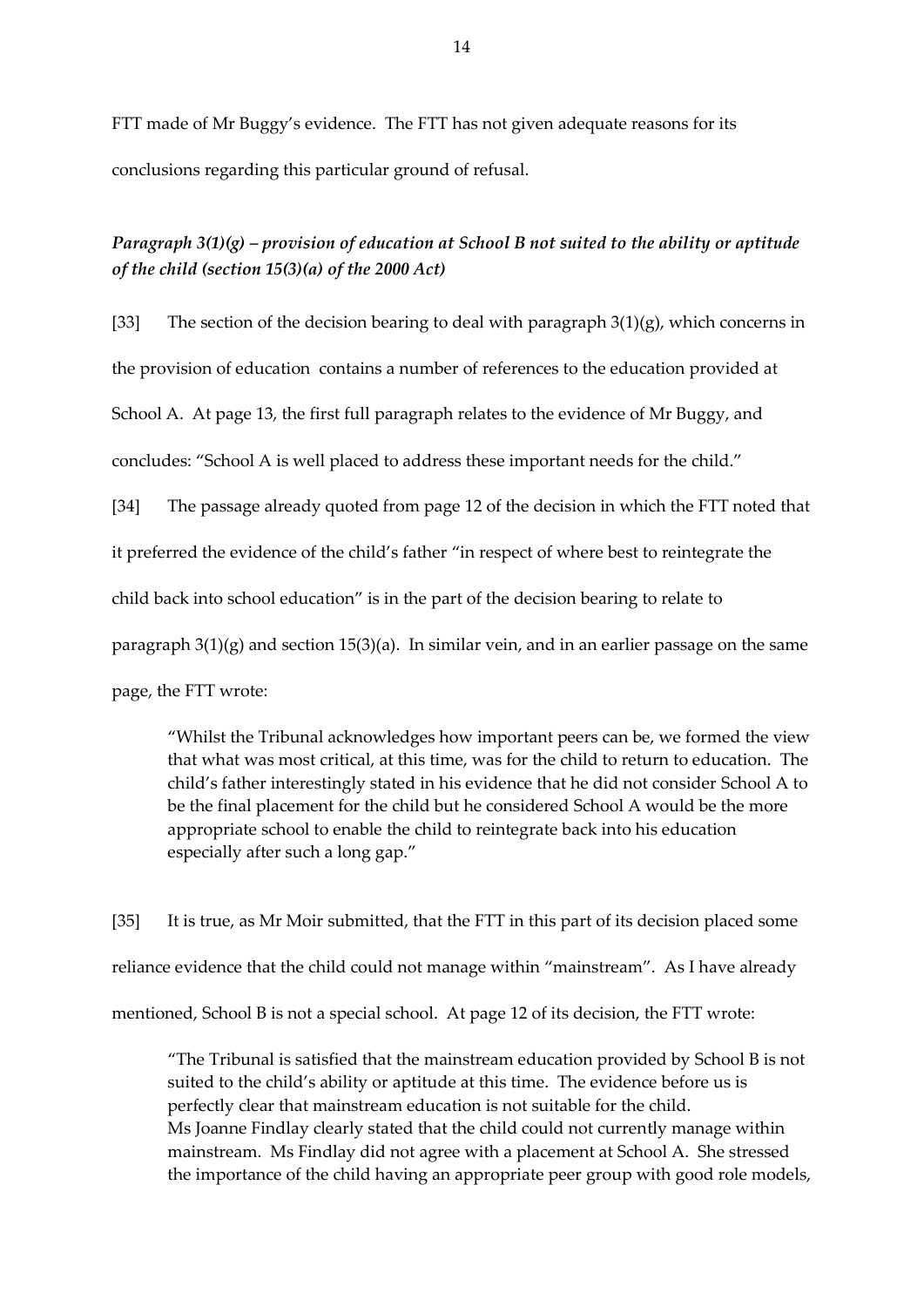similar interests and "commonalities". She prepared and drafted the transition plan for the child."

[36] Ms Findlay was the head teacher at the child's primary school. It is not disputed that she gave evidence that he could not currently manage within mainstream. The reference to her having prepared the transition plan appears to be an error – the transition plan was prepared by Fiona Brown, an educational psychologist. That error is not of itself of any great moment. There is no suggestion that the FTT was wrong to proceed on the basis that Ms Findlay, while stating that mainstream education was not suitable for the child, was of the view that the transition plan was appropriate for him.

[37] The transition plan is presented in a table format and sets out a plan for each day of the child's transition back to education in the School B over a six week period. The first day involves a meeting with the child and a youth worker gardener called Adam, and another member of staff in the family home or a neutral space. The second day involves a visit to the school, possibly after school hours, to see the support for learning areas and the garden. The plan for the third day is a visit during school hours, but avoiding breaks and lunch time, for the child to attend and do some gardening with Adam, with the potential for the child's father to stay and engage in the activity if he and the child wanted. Only in the second week would any assessment of the child's skills with a view to planning a course of work take place.

[38] In referring to some of the detail in that document I make no comment as to its merits or otherwise. It does, however, contain indications of substance that what was planned for the child, at least in the short term, was very far removed from a traditional mainstream high school teaching and learning environment. Mr Moir was correct to say that the statutory provisions recognise only schools that are special schools, and schools that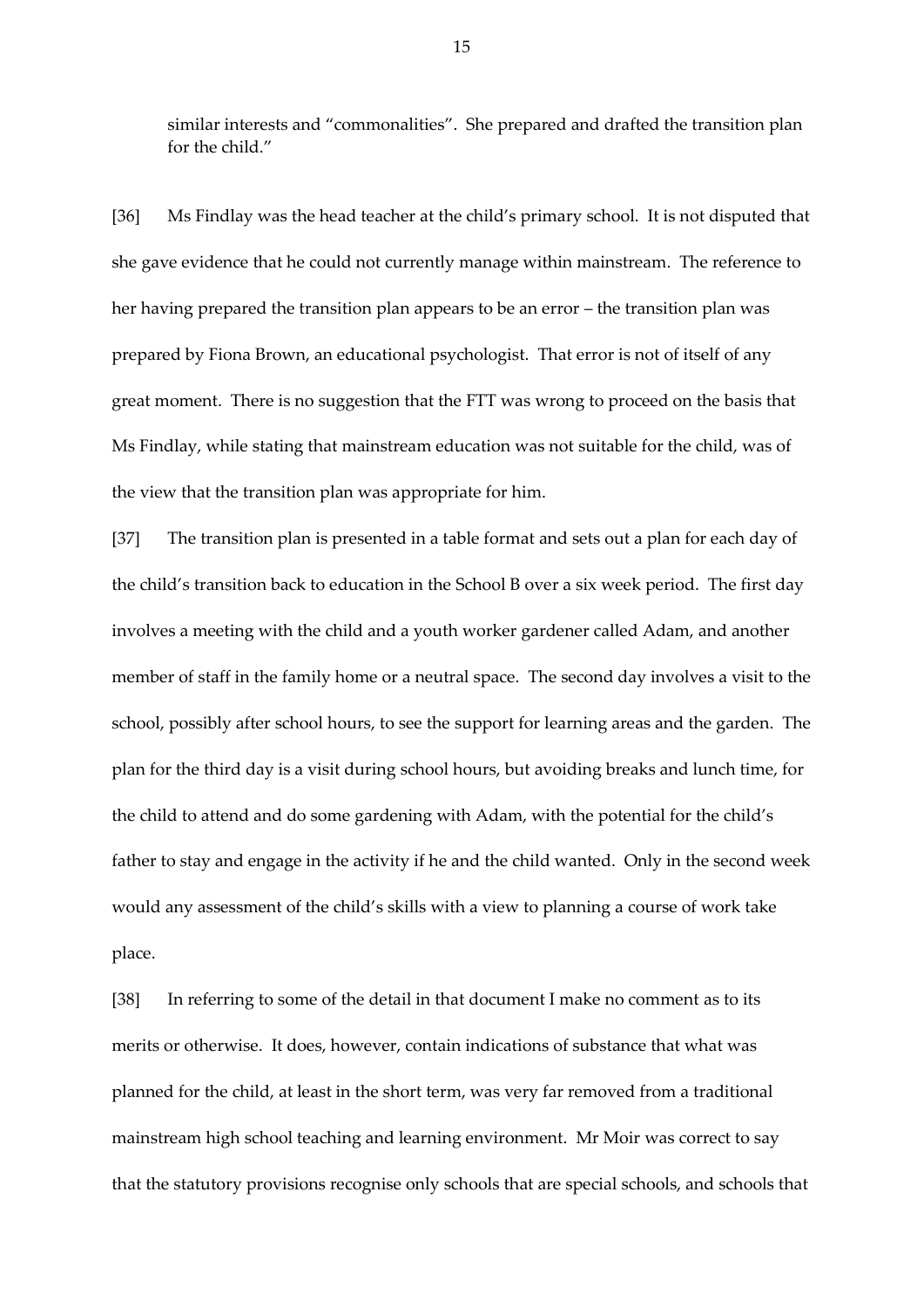are not. It does not follow that a tribunal can properly conclude that the provision of education in a school other than a special school would not be suited to the ability or aptitude of a child without engaging with the evidence as to the nature of the education that would actually be provided at that school. There is no real discussion in the decision of the nature of the education to be provided in School B or how it related to the child's ability or aptitude.

[39] There is nothing to indicate that in expressing the view that the child would be unable to return to mainstream at present, either Ms Findlay or the author of the CYPMAP (Ms Brown) was expressing the view that the education actually proposed to be provided to the child at School B was not suited to his ability or aptitude. Indeed both Ms Findlay and Ms Brown, while having expressed the view that the child could not return to "mainstream", supported the transition plan, which was for a transition to School B. [40] The FTT could, in principle, have accepted the evidence that the child could not return to mainstream, but rejected the evidence that the transition plan, which related to a transition to School B, was suitable for the child. Against the background of the evidence of Ms Brown and Ms Findlay, however, it was incumbent on the FTT to explain why it was doing so. In the context of this case it was important for the FTT to show that it had not conflated the suitability of education in a typical mainstream educational environment with the suitability of the education actually to be offered in School B. In my view the reasons given by the FTT are inadequate in these respects.

[41] Further, I am satisfied that the FTT in this part of their decision took into account the irrelevant matter of which facility would be the better one in which to reintegrate the child into education. The references in this part of the decision to what could be provided at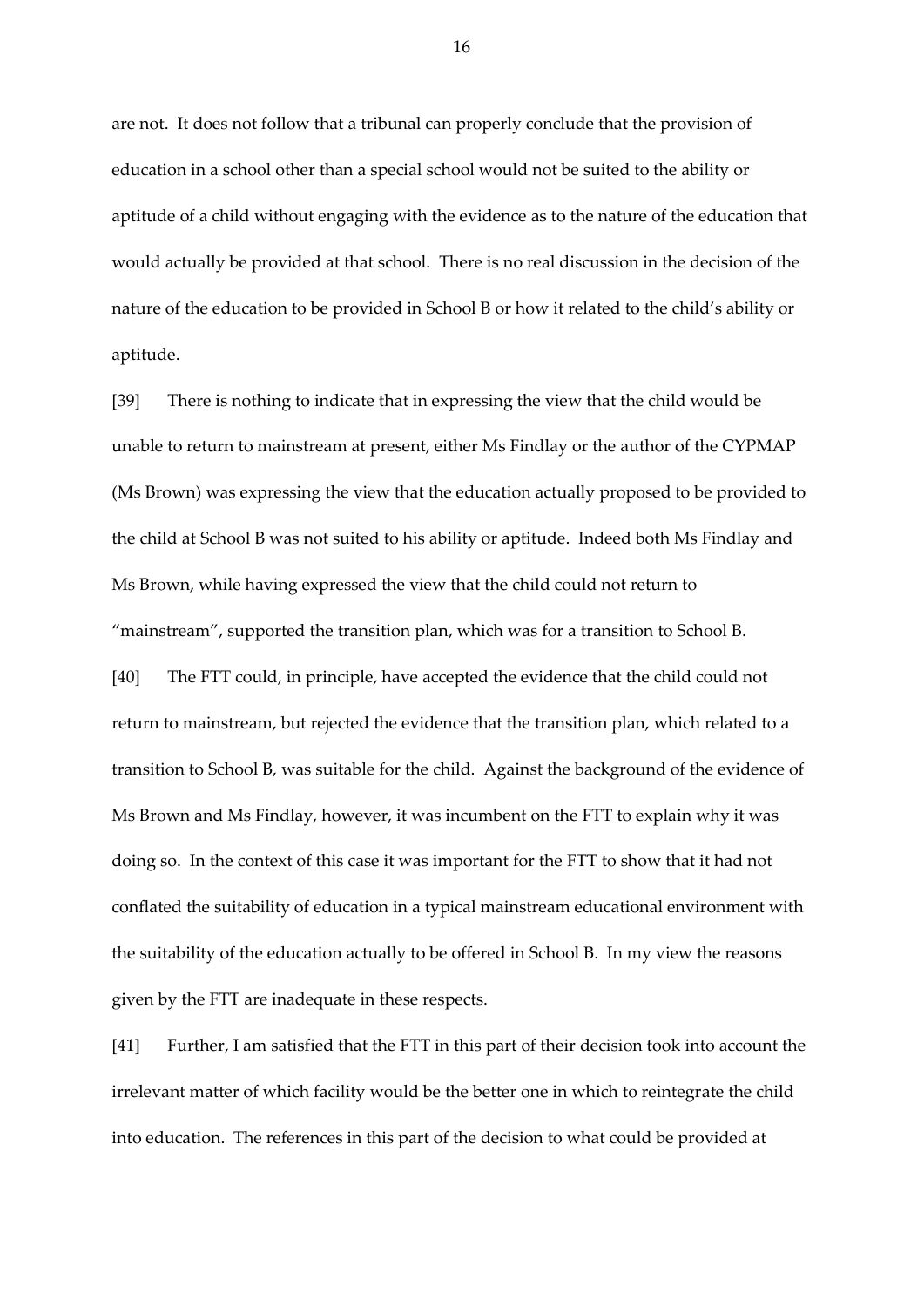School A, rather than what would be provided at School B also demonstrate that the FTT was not addressing the correct question.

[42] There is very little to indicate what the FTT made of the evidence of Ms Brown or NC (the head teacher of School B) in relation to this matter. The appellants submitted that they had given evidence relevant to this matter, to the effect that the education provided at School B would be suited to the child's ability and aptitude, and I did not understand that to be disputed. It is difficult to discern from the FTT's decision that those witnesses gave evidence of that nature, and impossible to tell what that evidence was. The reasons given for rejecting their evidence are those narrated above, couched in terms of a preference for the child's father's evidence. I regard those as inadequate as a matter of law.

# *Paragraph 3(1)(g) – provision of education at School B incompatible with the provision of efficient education for the children with whom the child would be educated*

[43] At finding in fact 65 and at page 13 of the decision there is a finding that placing the child at School A would not be incompatible with the provision of efficient education for the other children with whom the child would be educated. The passage at page 13 follows on another passage in which the FTT wrote:

"Managing the child's potential to abscond, as he has in the past, will require significant staff resources to find him and persuade him to return. This will require teaching time away from other pupils. The child may, as he did in Cuiken, run around in the class while teaching is taking place and thus disrupt other pupils. Whilst many, or indeed all, of these challenges could present themselves no matter which education setting the child is placed in, the Tribunal formed to opinion that the smaller, quieter specialist provision of School A would be better placed to manage the child as he faces the extremely challenging transition of returning to education. The potential level of direct support for the child is likely to be more enhanced at School A."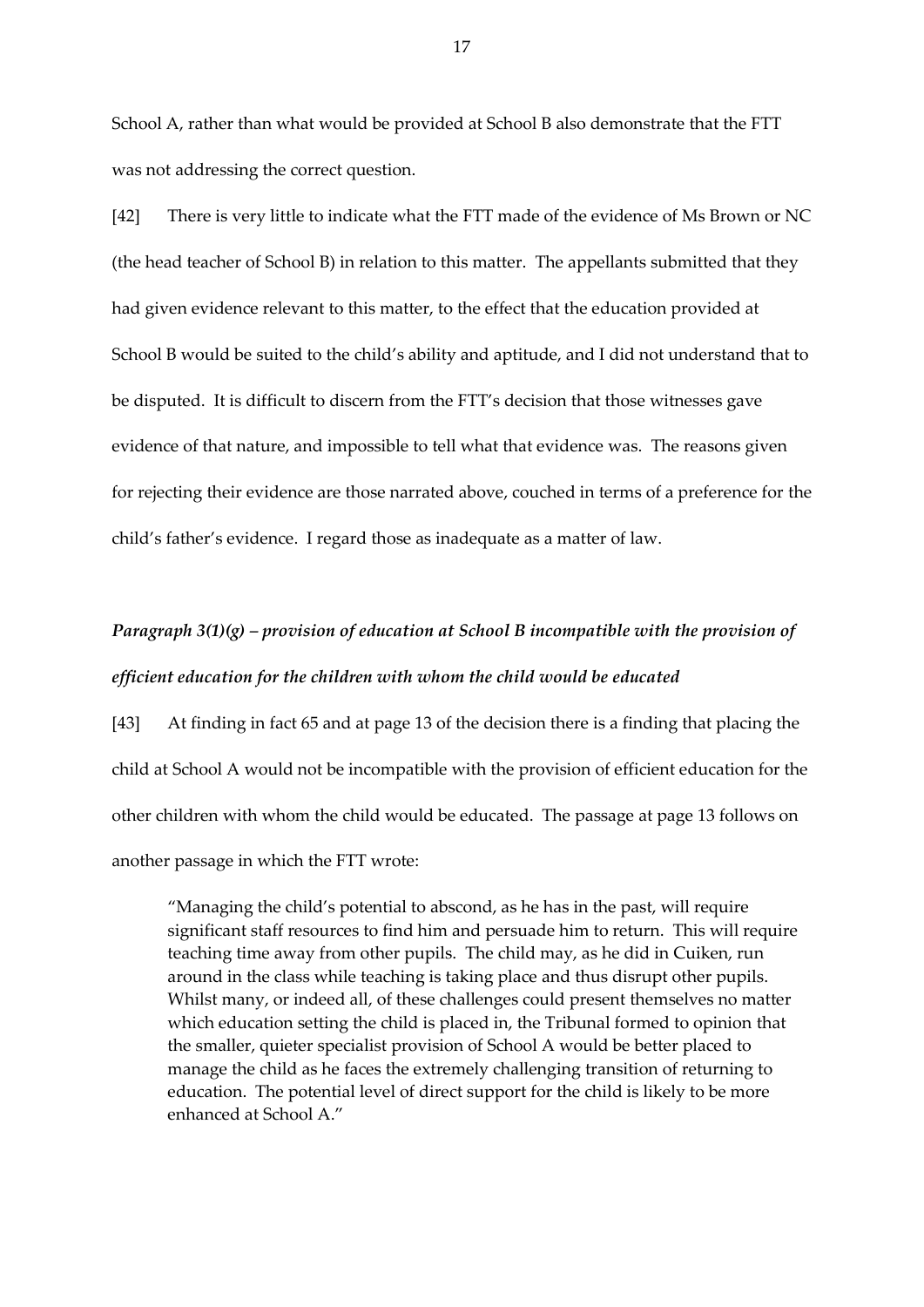[44] The FTT has again embarked on a consideration, irrelevant in the statutory context, of the provision available at School A, and the comparative merits of the two establishments as regards the transition of the child back into education. In this part of its decision the FTT did make a finding in the following terms: "In the opinion of the Tribunal the child's proposed inclusion within School B would be incompatible with the learning of the other pupils attending."

[45] I am, however, satisfied that this portion of the decision is vitiated by error of law in two respects. In the first place, as I have already observed, a significant portion of the reasoning is directed to the relative merits of the two schools, and the FTT's preference for School A. Against that background, I have no confidence that the finding regarding the compatibility of the child's inclusion in School B was the focus of the FTT's consideration in the way it ought to have been.

[46] Second there is, again, no reasoned basis presented for the rejection of the evidence of Ms Brown or Mr Chisholm, nor is there any clear indication of the evidence that they gave on this point.

#### *Whether it was in all the circumstances appropriate to confirm the decision of the authority*

[47] The FTT went on to consider whether it was in all the circumstances appropriate to confirm the decision of the appellants, and decided that it was not. Mr Moir submitted that whatever errors there might be elsewhere in the decision of the FTT, it was clear that, even if the FTT had found one of the grounds of refusal to be established, it would have refused to confirm the decision. It had considered relevant matters in determining that it was not appropriate in all the circumstances to confirm the decision.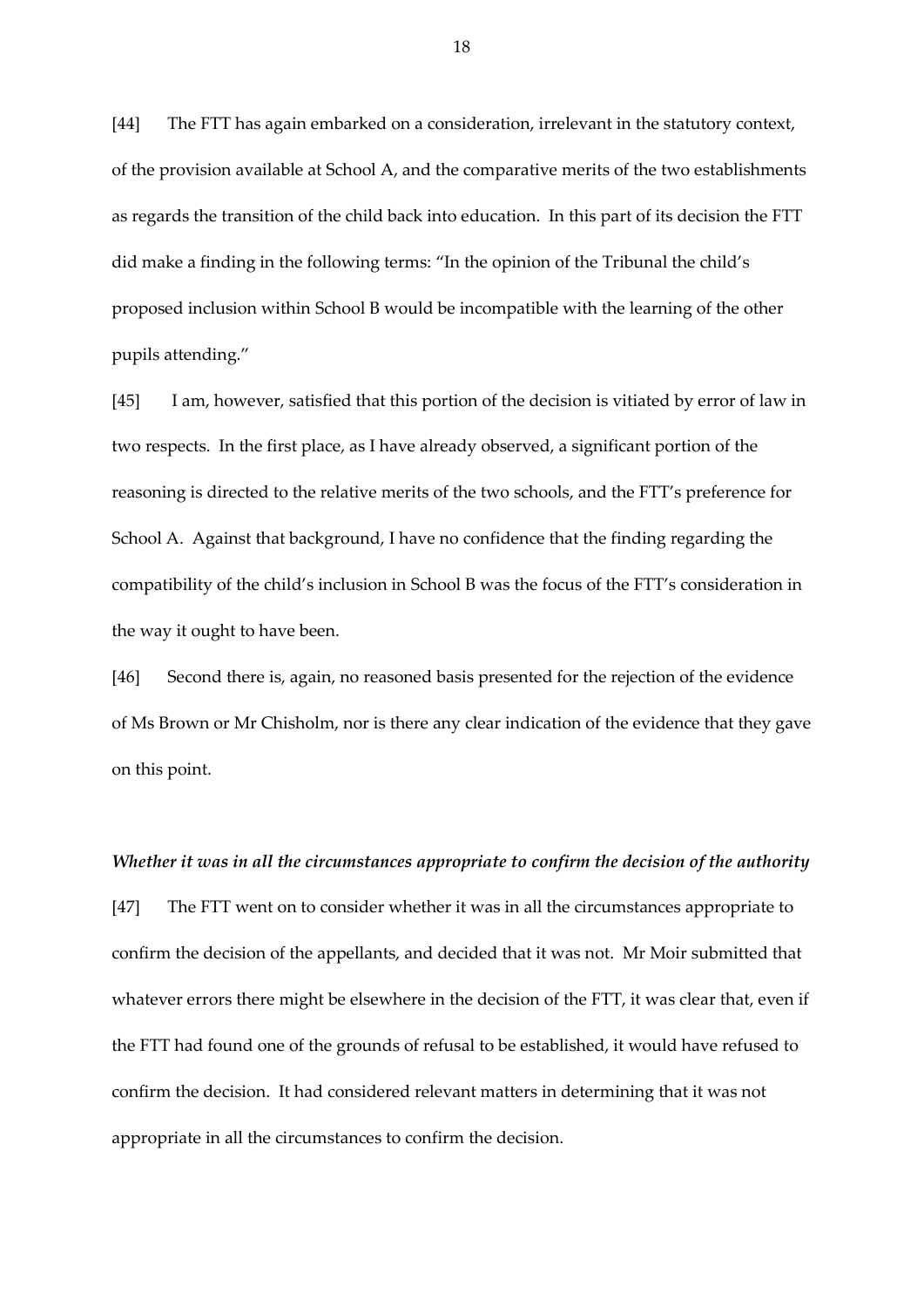[48] As the FTT itself noted, a tribunal should not embark on a consideration of whether it is appropriate to confirm the decision until reaching a conclusion as to whether one or more of the grounds of refusal exists. As I have already indicated, the FTT erred in law in a number of respects in its consideration as to whether such grounds existed. I am not satisfied that the FTT, approaching that first-stage consideration in the way it should have, would necessarily have reached the same conclusion. In the first place, I have held that the FTT did not give adequate reasons for some of its conclusions, and for rejecting particular parts of the evidence. Some of that evidence is likely to have been relevant to the appropriateness of confirming the decision.

[49] In the second place, I observe that a tribunal would not normally be embarking on a consideration of whether it was appropriate in all the circumstances to confirm a decision unless it had concluded that one or more of the grounds of refusal existed. It would be undertaking that consideration in the light of a conclusion that one or more grounds did exist, and would be looking at "appropriateness" against that background. I do not know what conclusions a tribunal properly directing itself would have reached in relation to any or all of the grounds of refusal at issue in this case, far less as to the appropriateness of confirming the decision, had any of those grounds been established.

## *Other matters*

[50] The conclusions I have already expressed are sufficient for the disposal of the case. I record briefly other matters raised by the appellant and my views in relation to them. [51] The appellants contended that the FTT had misdirected itself by taking into account the inability of School B to meet the child's personal care needs. Parties agreed that the reference to personal care needs came from the CYPMAP dated May 2018, which included a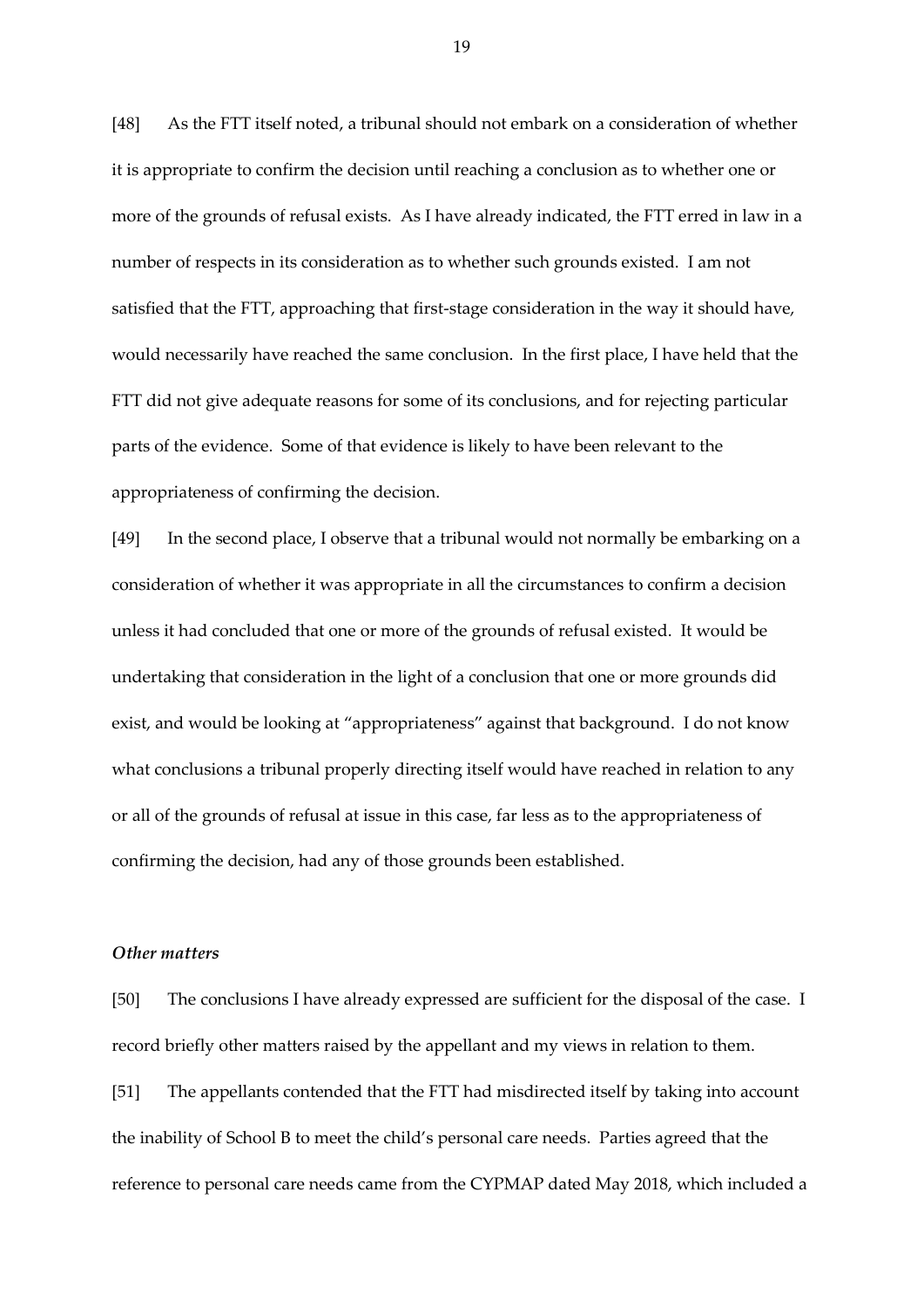statement that he needed support with the majority of his everyday self-care skills such as showering, cleaning his teeth, and organising his clothes and belongings. Those were needs that would tend to arise in the home environment rather than at school. I observe that it is not clear, in the absence of further explanation by the FTT, why those particular self-care needs were relevant in the sense that they would arise during the school day.

[52] The appellants made particular contentions that the FTT had left out of account evidence given by Mr Buggy about the nature of the peer group available to the child at School A. This was, they said, potentially important because it had been agreed in the Joint Minute in the reference that the child needed an educational setting that would support him to re-integrate with his peers, and that he would benefit from access to similar peers. The appellants had produced their own transcript of Mr Buggy's evidence. It was not a certified transcript, and the respondents said they were not in a position to agree that it was accurate. It had been produced late in the day, and they did not have legal aid to listen to the recording and check the accuracy of the transcript.

[53] I have not relied on any part of the transcript of Mr Buggy's evidence in making the decision to allow this appeal. The production of transcripts of evidence in tribunal appeals of this sort is unusual and is undesirable. It is a time consuming and expensive process. It should not be necessary if the FTT records in the decision the oral evidence relevant to matters of controversy.

[54] The FTT recorded that Mr Buggy had given evidence that there were two pupils with similar profiles to the child's at School A. It was the position of the appellants that Mr Buggy's evidence was that those pupils were in S4 or S5 and S6, and therefore significantly older than the child. He said they found being at School A very difficult. The profile of pupils at School A had changed with newer pupils having complex learning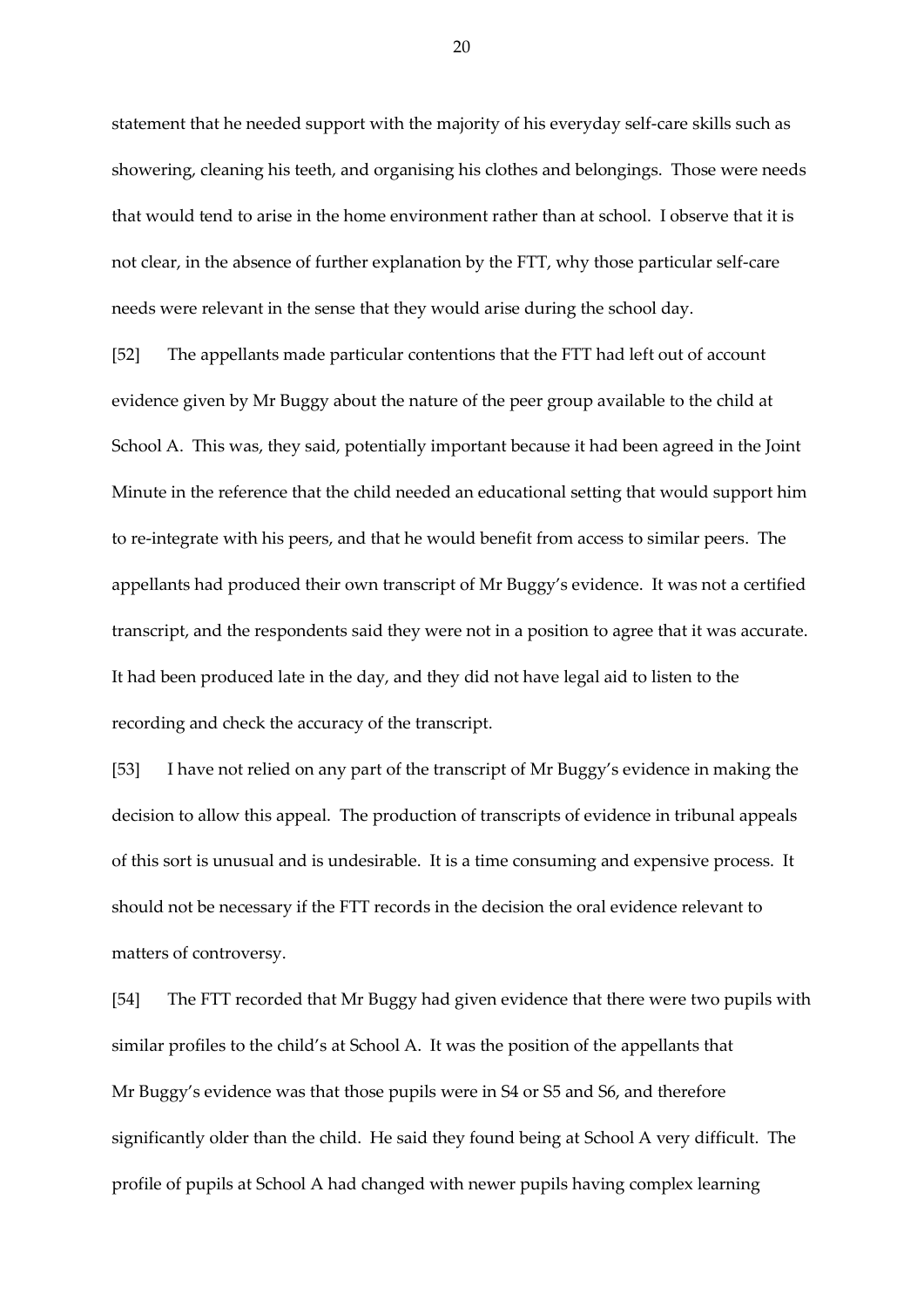needs. Those with mild or moderate learning disabilities were at the senior end of the School And about to leave.

[55] On the assumption that the availability of a peer group for the child was important in the case, that evidence, if it was given as it is recorded in the transcript, is of potential significance, and it would be important to know what the FTT made of it. Evidence about the profile of the pupils might also be relevant to determining what was the education normally offered at School A.

[56] The appellants also complained that the FTT had left out of account Ms Brown's explanation, also transcribed, regarding the inclusion of the child's father as being actively involved in some of the transition plan. The FTT had laid some emphasis on his involvement as demonstrating the unsuitability of School B. This, much shorter, passage of transcription I did not understand to be disputed. Mr Moir accepted its accuracy, subject to the caveat that it involved "cherry picking" from the whole of the witness's evidence. Ms Brown had given evidence that the child's father's involvement was optional and need not be extensive, and that the purpose of involving him was to allow him to get to know the staff who would be working with the child, with a view to the child's father coming to trust them. I have already found that the reasons given by the FTT for rejecting Ms Brown's evidence were not adequate, and that they did not demonstrate any real engagement with the terms of the transition plan. I observe that, as the FTT appears to have regarded the extent of the child's father's proposed involvement in the plan as significant in determining whether the education provided at School B was suitable, it should have made it clear what it made of this passage of Ms Brown's evidence.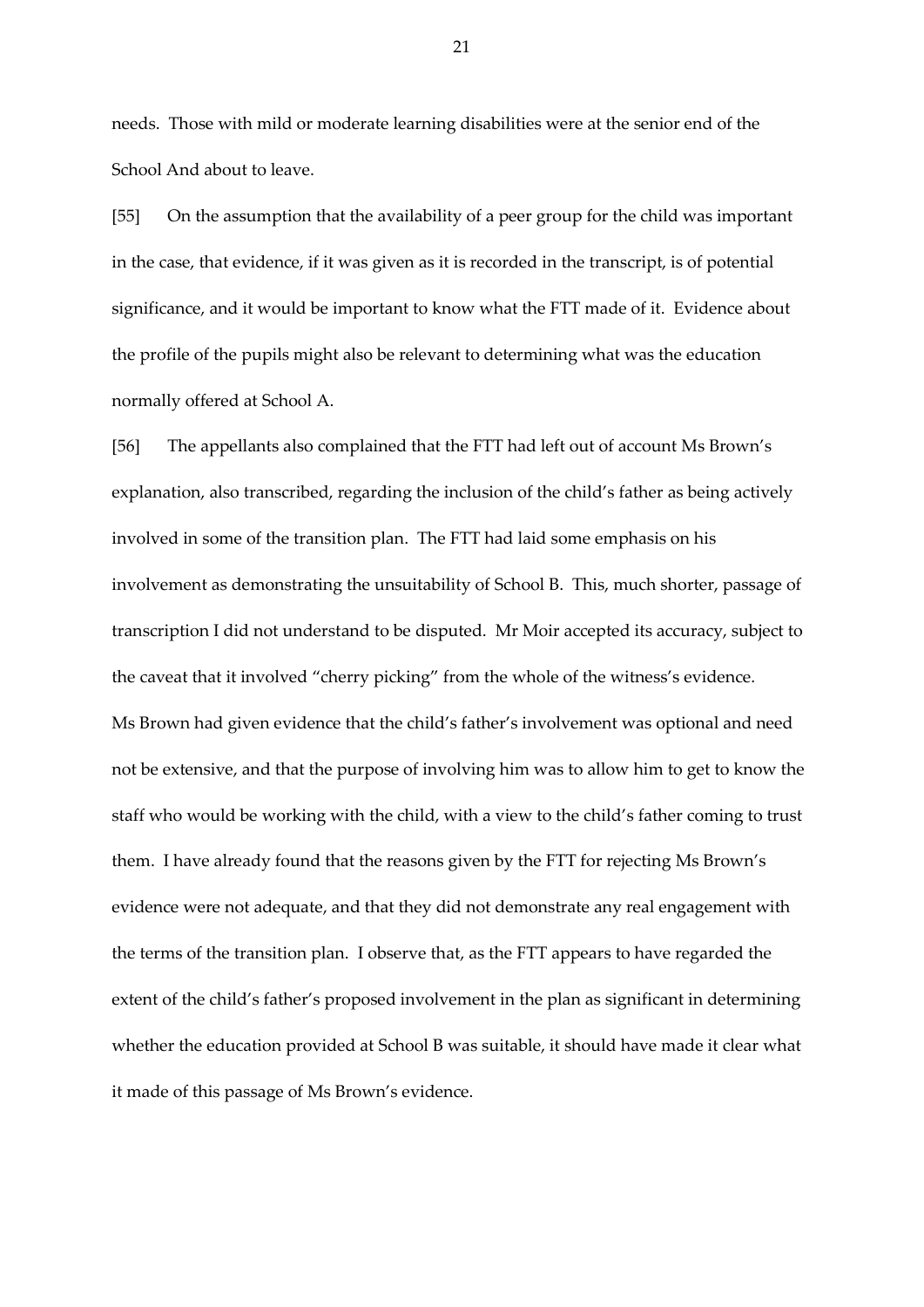#### **Failure to give adequate reasons – further observations**

[57] I am conscious that tribunals need to provide reasonably concise and understandable decisions, and with that in mind, make the following additional observations in the context of this case.

[58] The FTT in this case wrote:

"It is not practical, appropriate or necessary to narrate every aspect of the evidence in this written decision. We note that many of the witnesses lodged written mini-CVs to assist the Tribunal. We also were provided with written statements which were entered into evidence. "

and

"We do not seek to rehearse all the evidence before us. The Findings of Fact record the evidence we accepted."

[59] Fact-finding tribunals, such as the FTT is in a case of this sort, are under no obligation to narrate all of the evidence led before them, or to narrate in detail all of the evidence they rejected. There is no merit in a mechanistic recital of all of the evidence, and that sort of exercise should be avoided. The FTT does require to bear in mind, however, that the audience for a decision includes not only parties who were present at the hearing, but also, potentially, an appellate tribunal. The FTT's decision is the primary source of information for the appellate tribunal as to what the oral evidence was. It is also important more generally that a reader unconnected with the case should be able to understand why the decision was made. Anonymised decisions in cases of this type may be published. It is an aspect of open justice that members of the public should be able to see and understand the decisions of tribunals. The provision of comprehensible written reasons contributes to the maintenance of public confidence in the decision making process: *Chief Constable, Lothian and Borders Police* v *Lothian and Borders Police Board* 2005 SLT 315, paragraph 63.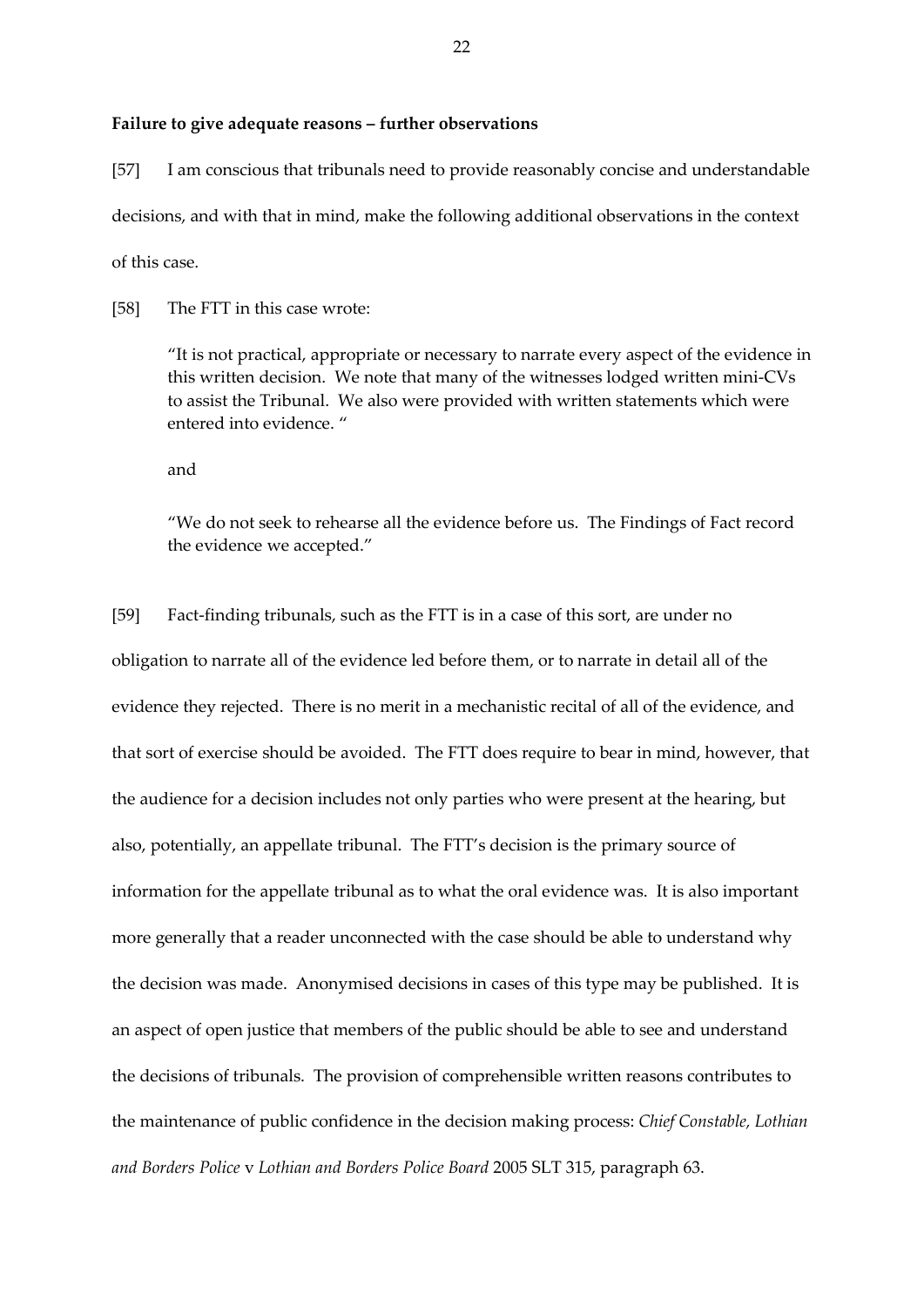[60] As I observed in the decision relating to permission to appeal in this case, findings in fact are expressions of a conclusion as to a matter of fact, formed on the basis of evidence. Some of the findings in fact in this case conform to that model. Some, however, include narrations of evidence. A number read "[name of witness] stated …". Some include discussions of the law. Finding in fact 25, for example, is in these terms:

"The burden of proof in this placing request rests with the Authority. The appeal hearing is a full reconsideration of the evidence and it is the current circumstances that apply at the date of the hearing that are relevant."

Others record findings in fact and law, rather than matters of fact, for example:

"The child has additional support needs in terms of section 1 of [the 2004 Act]" The way in which the findings in fact in this case have been written means that they are less useful that the FTT must have intended in providing an indication as to the evidence that was accepted. In relation to an issue essential to the decision-making process of the tribunal, a decision should set out intelligibly the findings of fact relevant to that matter. Elsewhere in the decision a tribunal should make clear what evidence those findings were based on. Where there has been evidence to contrary effect, the decision should set out also what that evidence was, and why the competing bodies of evidence have, respectively, been accepted and rejected. The FTT should do so as concisely as is consistent with the nature and extent of the evidence in question.

[61] I have already referred to a finding in fact which expressed conclusions about mixed questions of fact and law. Another example is this:

"School A is suited to the ability and aptitude of the child".

I observe that the FTT should have been considering whether it was satisfied that the education normally provided at School A was *not* suited to the child's age, ability or